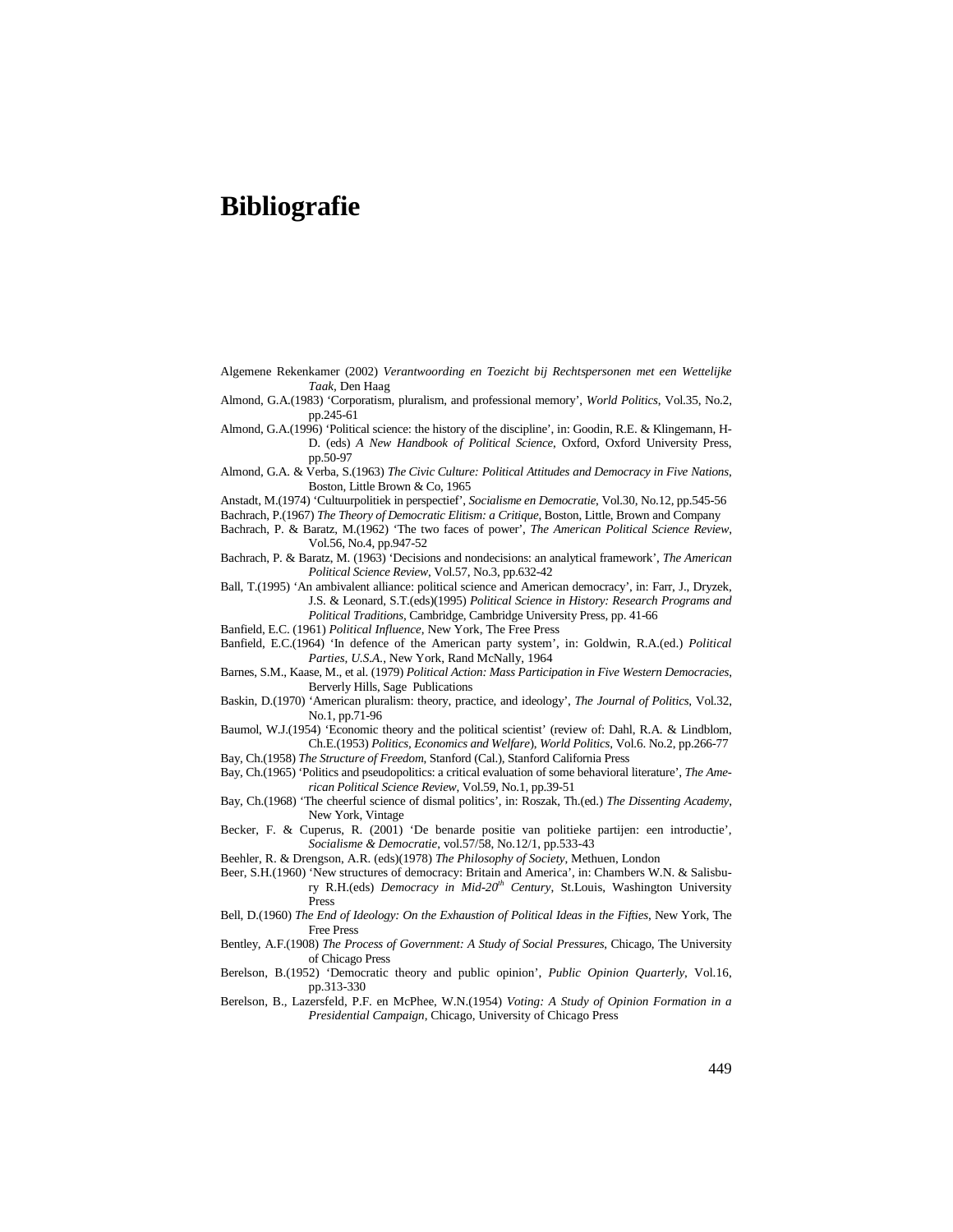Berg, J.Th.J. van den, en Molleman, H.A.A.(1975) *Crisis in de Nederlandse Politiek*, Alphen aan den Rijn, Samson

Berger, B.M.(1983) 'Still thinking about the sixties', *Contemporary Sociology*, Vol.12, No.3, pp.482-5

Berlin, I.(1950) 'Political ideas in the twentieth century', in: *Four Essays on Liberty*, Oxford, Oxford University Press, 1984, pp.1-40

Berlin, I.(1953) 'Historical inevitability', in: *Four Essays on Liberty*, ibid., pp.41-117

- Berlin, I.(1958) 'Two concepts of liberty', in: *Four Essays on Liberty*, ibid., pp.118-172
- Berlin, I.(1962a) 'The purpose of philosophy', in: *Concepts & Categories, Philosophical Essays*, Oxford, Oxford University Press, 1980, pp.1-12

Berlin, I.(1962b) 'Does political theory still exist?', in: *Concepts & Categories*, ibid., pp.143-73

- Berlin, I.(1974) 'The divorce between the sciences and the humanities', in: *Against the Current: Essays in the History of Ideas*, Oxford, Oxford University Press, 1974, pp.80-111
- Berlin, I. & Williams, B.(1994) 'Pluralism and liberalism: a reply', *Political Studies*, Vol.XLII, pp.306-9 Beus, de J.W. & Lehning, P.B.(1984) 'Beleidswetenschap op zoek naar zichzelf', in: Lehning, P.B. en Simonis, J.B.D.(red.) *Handboek Beleidswetenschap*, Meppel, Boom, 1987
- Beus, de J.W. & Lehning, P.B.(red.)(1989) *Beleid voor de Vrije Samenleving:Politiek-Theoretische Opstellen*, Meppel, Boom

Blokland, H.T.(1988) 'Socialistische cultuurpolitiek: een onderzoek naar een fundament', *Hollands Maandblad*, Vol.29, No.1, pp.12-25 en No.2, pp.15-24

- Blokland, H.T.(1994a) 'De wereldbeschouwing van Isaiah Berlin: een precair evenwicht tussen relativisme en rationalisme', *Beleid & Maatschappij*, Vol.XXI, No.6, pp.300-10
- Blokland, H.T.(1994b) 'Charles Taylor over individualisme, politiek en de onvermijdelijkheid van de moraal', *Acta Politica*, Vol.XXIX, No.4, pp.477-506

Blokland, H.T.(1995) *Wegen naar Vrijheid: Autonomie, Emancipatie en Cultuurpolitiek in de Westerse Wereld*, Amsterdam, Boom

- Blokland, H.T.(1995b) 'Over het spreiden van cultuur en de opdracht van de kunstenaar', *Ons Erfdeel, Algemeen-Nederlands Tweemaandelijks Cultureel Tijdschrift*, Vol.38, No.2, pp.162-75
- Blokland, H.T.(1996a) 'De onvermijdelijkheid en continuïteit van politiek en politieke beginselen', in: Becker, F., Tromp, B. et al (red.) *Inzake Beginselen: Het Zeventiende Jaarboek van het Democratisch Socialisme*, Amsterdam, De Arbeiderspers/Wiardi Beckman Stichting, pp.105-122
- Blokland, H.T.(1996b) 'Inleiding', in: Isaiah Berlin: *Twee Opvattingen van Vrijheid*, Amsterdam, Boom Klassiek, pp.7-34
- Blokland, H.T.(1997a) 'De arbeid, de vrije tijd en het Goede leven; een alternatief perspectief op de huidige economische ontwikkelingen en vooruitzichten', in: *Publiek Gezocht*, ibid., pp.136- 83

Blokland, H.T.(1997b) *Publiek Gezocht: Essays over Cultuur, Markt en Politiek*, Amsterdam, Boom

- Blokland, H.T.(1999) 'Berlin on liberalism and pluralism: a defense', *The European Legacy: Toward New Paradigms,* Vol.4, No.4, pp.1-24
- Blokland, H.T.(2000) 'Robert E.Lane en de achterhaaldheid van het marktliberalisme', *FACTA: Sociaal-Wetenschappelijk Magazine*, Vol.8, No.5, pp.8-13
- Blokland, H.T.(2001a) *De Modernisering en haar Politieke Gevolgen: Weber, Mannheim en Schumpeter; Een Rehabilitatie van de Politiek Deel I*, Amsterdam, Boom
- Blokland, H.T.(2001b) 'Charles Lindblom heroverweegt de markt', *FACTA: Sociaal-Wetenschappelijk Magazine*, Vol.9, No.2, pp.10-16
- Blokland, H.T.(2004) 'Unhappily trapped in the emancipation-dilemma', *The Good Society*, Vol.12, No.2, pp.58-63
- Blokland, T.V.(1998) *Wat Stadsbewoners Bindt: Sociale Relaties in een Achterstandswijk* (diss.), Kampen, Kok Agora
- Bluhm, W.T. (1978) *Theories of the Political System: Classics of Political Thought and Modern Political Analysis* (Third Edition), Englewood Cliffs (NJ), Prentice-Hall
- Bohman, J. & Regh, W. (eds)(1997) *Deliberative Democracy: Essays on Reason and Politics*, Cambridge (MA), MIT Press
- Boivin, B., Hazelhoff, H., Middel, B. en Molenaar, B.(1978) *Een Verjongingskuur voor de Partij van de Arbeid: Opkomst, Ontwikkeling en Betekenis van Nieuw Links*, Deventer, Kluwer
- Bonjean, Ch.M.(1979) 'New life for a tired area: another look at community power', *Contemporary Sociology*, Vol.8, No.2, pp.199-202
- Boorstin, D.J.(1953) *The Genius of American Politics*, Chicago and London, The University of Chicago Press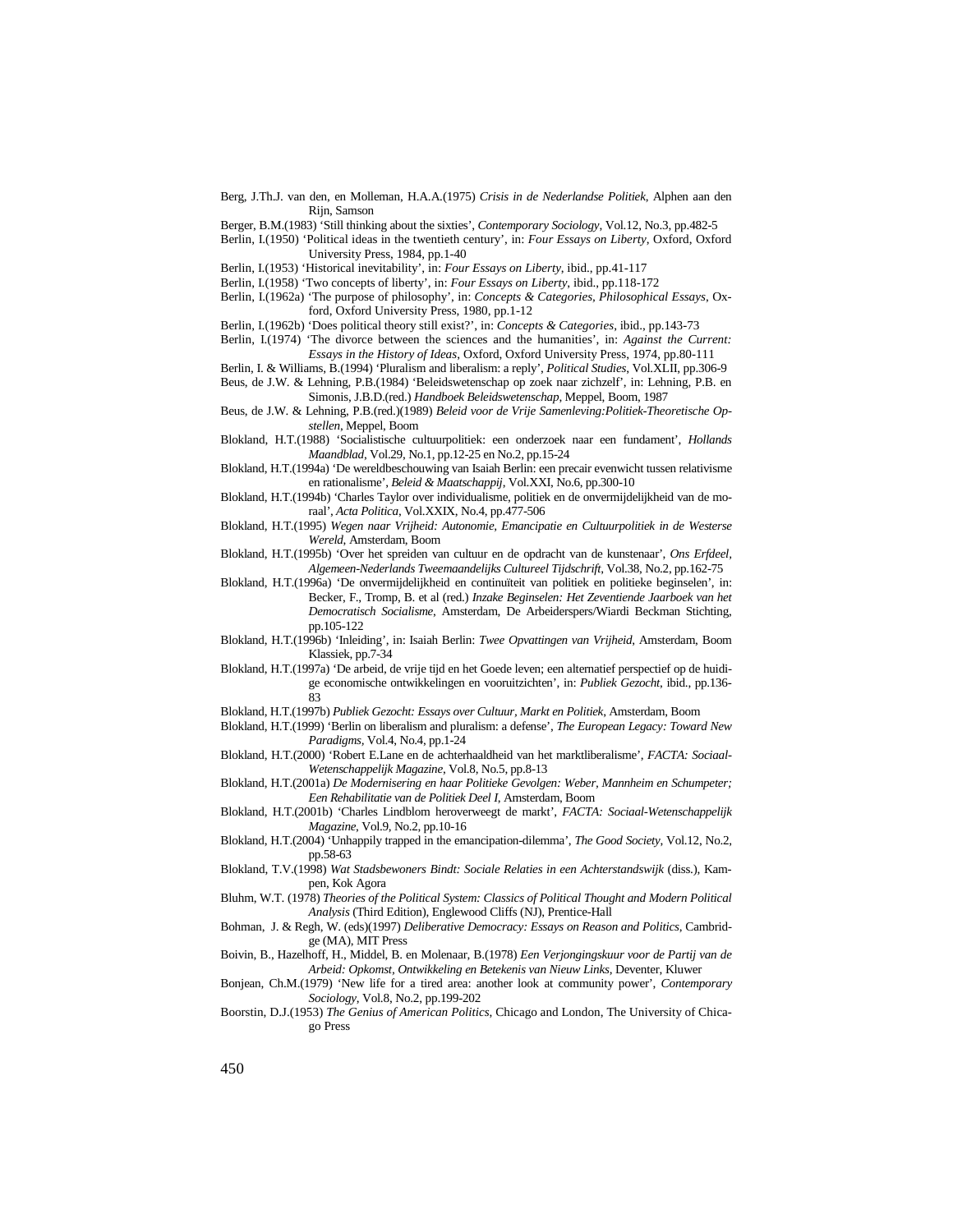- Bosmans, J.(1988) 'Het maatschappelijk-politieke leven in Nederland 1945-1980', in: Boogman, J.C. et al (red.) *Geschiedenis van het Moderne Nederland: Politieke, Economische en Sociale Ontwikkelingen*, Houten, De Haan, pp.562-609
- Braybrooke, D. & Lindblom, C.E. (1963) *A Strategy of Decision: Policy Evaluation as a Social Process*, New York, The Free Press
- Brecht, A.(1959) *Political Theory: The Foundations of Twentieth-Century Political Thought*, Princeton (NJ), Princeton University Press
- Brecht, A.(1970) *The Political Education of Arnold Brecht, An Autobiography 1884-1970*, Princeton (NJ), Princeton University Press
- Brentano, von M., Kruithof, J. en Visser, J.(1970) *Positivisme en Dialectiek*, Eurosboekje 1970/4, Groningen, Wolters-Noordhoff

Broder, D.S.(2000) *Democracy Derailed: Initiative Campaigns and the Power of Money*, New York, Harcourt

Broek, A. van den (1996) *Politics and Generations: Cohort Replacement and Generation Formation in Political Culture in the Netherlands* (diss.), Tilburg University Press

Brokaw, T.(1998) *The Greatest Generation*, New York, Random House

Buckley, W.F. (1951) *God and Man at Yale: The Superstitions of 'Academic Freedom'*, Chicago, Henry Regnery Company

Burdick, E.(1959) 'Political theory and the voting studies', in: Burdick, E. & Brodbeck, A.F.(eds) *American Voting Behavior*, New York, Free Press

- Carothers, Th.(1999) *Aiding Democracy Abroad*: *The Learning Curve*, Washington, Carnegie Endowment for International Peace
- Coe, R.D. & Wilber, Ch.K.(eds)(1985) *Capitalism and Democracy: Schumpeter Revisited*, Notre Dame, University of Notre Dame Press

Coker, F.W. (1921) 'The Technique of the Pluralistic State', *The American Political Science Review*, Vol.15, No.2, pp.186-213

Conkin, P.K.(1967) *The New Deal*, New York, Thomas Y.Crowell.

Connell, R.W.(1997) 'Why is classical theory classical?' *American Journal of Sociology*, Vol.102, No.2, pp.1511-57

Connolly, W.E.(1969) 'The challenge to pluralist theory', in: Connolly, W.E.(ed.) *The Bias of Pluralism*, New York, Atherton Press, pp.3-34

- Connolly, W.E.(1972) 'On "interests" in politics', *Politics and Society*, Vol.2, No.2, pp.459-77
- Connolly, W.E.(1974) 'Theoretical self-consciousness', in: Connolly, W.E. & Gordon, G.(eds) *Social Structure and Political Theory*, Lexington (Mass.), Heath, pp.40-66
- Cook, J.(1978) 'Behaviouralism in political science' in: Beehler, R. & Drengson, A.R. (eds)(1978) *The Philosophy of Society*, Methuen, London, pp.91-110
- Corwin, R.D.(1970) Review article: The Politics of Community Conflict; Patterns of Local Community Leadership; The search for Community Power, *American Journal of Sociology*, Vol.76, No.1, pp.182-6
- Coser, L.A.(1956) *The Functions of Social Conflict*, New York, The Free Press
- Crain, R.L., Katz, E. & Rosenthal, D.B.(1969) *The Politics of Community Conflict: The Fluoridation Decision*, Indianapolis, Bobbs-Merrill
- Crenson, M.A.(1971) *The Un-Politics of Air Pollution: A Study of Non-Decisionmaking in the Cities*, Baltimore and London, The Johns Hopkins Press
- Crick, B.(1959) *The American Science of Politics: Its Origins and Conditions*, London, Routledge & Kegan Paul

Crosland, C.A.R.(1956) *The Future of Socialism*, London, Jonathan Cape

Crowder, G.(1994) 'Pluralism and liberalism', *Political Studies*, Vol.XLII, pp.293-305

Daalder, H.(1966) 'The Netherlands: Opposition in a Segmented Society', in: Dahl, R.A.(ed.) *Political Oppositions in Western Democracies*, London & New Haven, Yale University Press, pp.199-237

- Daalder, H.(1986) 'Zestig jaar Nederland (1926-1986)', in: Heuvel, J.H.J. van den et al, *Een Vrij Zinnige Verhouding*, Baarn, Ambo, pp. 9-73
- Daalder, H.(1995) 'Over standvastigheid en lafhartigheid in de academie: een geschiedenis van de "zaak-Daudt"', in: Daudt, H.(1995) *Echte Politicologie: Opstellen over Politicologie, Democratie en de Nederlandse Politiek*, Amsterdam, Uitgeverij Bert Bakker, pp.40-87
- Dahl, R.A.(1947a) 'Science of public administration: three problems', *Public Administration Review*, Vol.7, No.1, pp.1-11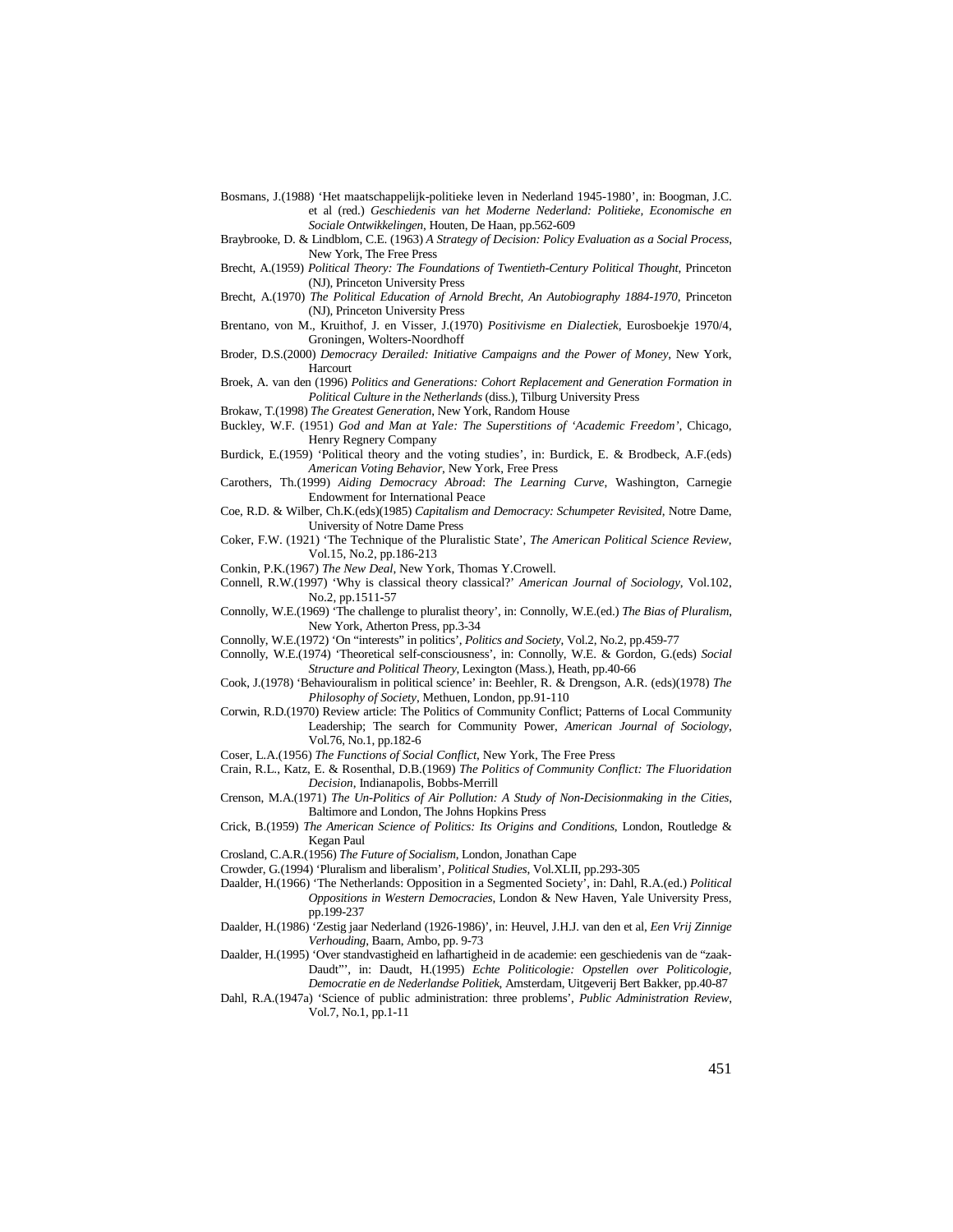Dahl, R.A.(1947b) 'Workers control of industry and the British Labor Party', *The American Political Science Review*, pp.875-900

Dahl, R.A.(1950a) *Congress and Foreign Policy*, New York, Harcourt, Brace and Company

- Dahl, R.A.(1950b) Recensie van Mannheim, K.R. (1950) *Freedom, Power and Democratic Planning*, in: *American Sociological Review*, Vol.XV, No.6, pp.807-10
- Dahl, R.A.(1955) 'The science of politics: new and old', *World Politics*, Vol.VII, No.3, pp.479-89
- Dahl, R.A.(1956) *A Preface to Democratic Theory*, Chicago and London, The University Press of Chicago
- Dahl, R.A.(1957a) 'A rejoinder' to: Morgan, D.N.(1957) 'A postcript to professor Dahl's "Preface"', *The American Political Science Review*, Vol.51, No.4, pp.1053-61
- Dahl, R.A.(1957b) 'The concept of Power', *Behavioral Science*, Vol.2. No.3, pp.2001-15
- Dahl, R.A.(1958a) 'A critique of the ruling elite model', *The American Political Science Review*, Vol.LII, No.2, pp.463-69
- Dahl, R.A.(1958b) 'Political theory: truth and consequences', in: Dahl, R.A. & Neubauer, D.E.(eds) *Readings in Modern Political Analysis*, Englewood Cliffs (NJ), Prentice-Hall. pp.56-71 (oorspronkelijk verschenen in: *World Politics*, Vol.2, No.3, pp.89-102)
- Dahl, R.A.(1959) 'Business and politics: a critical appraisal of political science', in: Dahl, R.A., Haire, M., Lazarsfeld, P.F.(eds) *Social Science Research on Business: Product and Potential*, New York, Columbia University Press, pp.3-45
- Dahl, R.A.(1961a) *Who Governs?: Democracy and Power in an American City*, New Haven & London, Yale University Press
- Dahl, R.A.(1961b) 'The behavioral approach in political science: epitaph for a monument to a successful protest', in: Polsby, N.W., Dentler, R.A & Smith, P.A.(eds)(1963) *Politics and Social Life: an Introduction to Political Behavior*, Boston, Houghton Mifflin Company, pp.15-26 (oorspronkelijk verschenen in: *The American Political Science Review*, Vol.55, pp.763-772)
- Dahl, R.A.(1963) *Modern Political Analysis*, Englewood Cliffs (NJ), Prentice-Hall
- Dahl, R.A.(1965) 'Cause and effect in the study of politics', in: Lerner, D.(ed.) *Cause and Effect: The Hayden Colloquium on Scientific Method and Concept*, New York, The Free Press, 1965, pp.75-99
- Dahl, R.A.(1966a)(ed.) *Political Oppositions in Western Democracies*, London & New Haven, Yale University Press
- Dahl, R.A.(1966b) 'Further reflections on the "Elitist Theory of Democracy"', *The American Political Science Review*, Vol.lx, No.2, pp.296-306
- Dahl, R.A.(1967) *Pluralist Democracy in the United States: Conflict and Consent*, Chicago, Rand McNally & Co.
- Dahl, R.A.(1967b) 'The city in the future of democracy', *The American Political Science Review*, Vol.61, No.4, pp.953-70
- Dahl, R.A.(1970) *After the Revolution? Authority in a Good Society*, New Haven & London, Yale University Press
- Dahl, R.A.(1971) *Polyarchy: Participation and Opposition*, New Haven & London, Yale University Press
- Dahl, R.A.(1976) *Modern Political Analysis*, Third Edition, Englewood Cliffs (NJ), Prentice-Hall
- Dahl, R.A.(1979) 'Procedural democracy', in: Laslett, P. & Fishkin, J.(eds) *Philosophy, Politics, and Society*, 5th series, Oxford, Basil Blackwell
- Dahl, R.A.(1982) *Dilemmas of Pluralist Democracy: Autonomy vs. Control*, New Haven, Yale University Press
- Dahl, R.A.(1984) 'Polyarchy, pluralism, and scale', *Scandinavian Political Studies*, New Series, Vol.7, No.4, pp.225-41
- Dahl, R.A.(1985) *A Preface to Economic Democracy*, Berkeley and Los Angeles, University of California Press
- Dahl, R.A.(1985) *Controlling Nuclear Weapons: Democracy versus Guardianship*, Syracuse (N.Y.), Syracuse University Press
- Dahl, R.A.(1986) *Democracy, Liberty and Equality*, Oslo, Norwegian University Press
- Dahl, R.A.(1989) *Democracy and its Critics*, New Haven & London, Yale University Press
- Dahl, R.A.(1990) *After the Revolution? Authority in a Good Society* (revised edition) New Haven & London, Yale University Press
- Dahl, R.A.(1991) 'Reflections on *A Preface to Democratic Theory'*, *Government and Opposition, An International Journal of Comparative Politics*, Vol.26, No.3, pp.293-301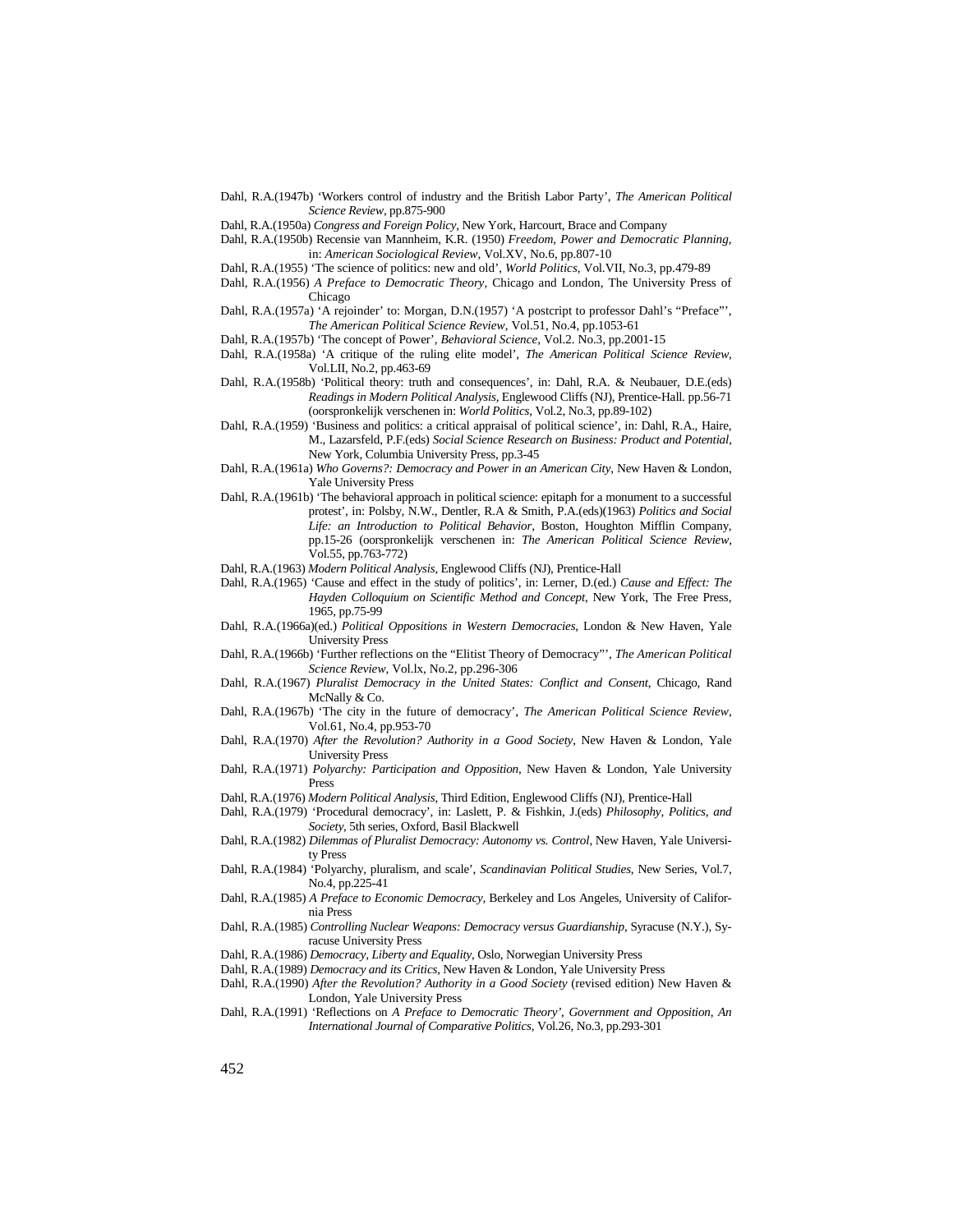Dahl, R.A.(1992) 'The problem of civic competence', *Journal of Democracy*, Vol.3, No.3, pp.45-59

Dahl, R.A.(1993) 'Why free markets are not enough', in: Diamond, L. & Plattner, M.F.(eds) *Capitalism,* 

*Socialism, and Democracy Revisited*, Baltimore and London, The Johns Hopkins University Press, pp.76-84

- Dahl, R.A.(1994) 'A democratic dilemma: system effectiveness versus citizen participation', *Political Science Quarterly*, Vol.109, No.1, pp.23-35
- Dahl, R.A.(1995) 'Is civic virtue a relevant ideal in a pluralist democracy?' in: Dunn, S. & Jacobsohn, G.(eds) *Diversity and Citizenship*, Lanham (MD), Rowman & Littlefield, pp.1-16
- Dahl, R.A.(1997) 'A brief intellectual autobiography', in: Daalder, H.(1997)(ed.) *Comparative European Politics: The Story of a Profession*, London & Washington, Pinter, pp.68-78
- Dahl, R.A.(1998) *On Democracy*, New Haven & London, Yale University Press
- Dahl, R.A.(2002a) *How Democratic is the American Constitution?*, New Haven & London, Yale University Press
- Dahl, R.A.(2002b) *Growing up in Skagway* (print-on-demand, verkrijgbaar via: eric.dahl@aya.yale. edu)
- Dahl, R.A. & Brown, R.S. Jr (1951) *Domestic Control of Atomic Energy*, New York, Social Science Research Council, Bulletin No.8
- Dahl, R.A. & Lindblom, C.E.(1953) *Politics, Economics and Welfare: Planning and Politico-Economic Systems Resolved into Basic Social Processes*, Chicago, The University of Chicago Press
- Dahl, R.A. & Lindblom, C.E.(1976) *Politics, Economics and Welfare; Planning and Politico-Economic Systems Resolved into Basic Social Processes (Preface)*, Chicago and London, The University of Chicago Press
- Dahl, R.A. & Tufte, E.R.(1973) *Size and Democracy*, Stanford (California), Stanford University Press
- Daudt, H.(1972) 'Kritische theorie, kritiek op de politicologie en politicologische kritiek', in: *Echte Politicologie: Opstellen over Politicologie, Democratie en de Nederlandse Politiek*, Amsterdam, uitgeverij Bert Bakker, 1995, pp.174-231 (oorspronkelijk verschenen in: *Acta Politica*, Vol.7, pp.220-72)
- Daudt, H.(1980) 'De ontwikkeling van de politieke machtsverhoudingen in Nederland sinds 1945', in: Kooy, G.A., Ru, J.H. de, en Scheffer, H.J. (red.) *Nederland na 1945: Beschouwingen over Ontwikkeling en Beleid*, Deventer, Van Loghum Slaterus, pp.178-99
- Daudt, H.(1981) 'Het democratisch elitisme', in: *Echte Politicologie*, ibid., p.375-91 (oorspronkelijk verschenen in: Thomassen, J.J.A.(red.) *Democratie, Theorie en Praktijk*, Alphen aan den Rijn/Brussel, Samsom H.D. Tjeenk Willink, 1981, pp.111-27
- Daudt, H.(1984) 'De utopie van een wetenschappelijk beleid', *Beleid en Maatschappij*, Vol.11, No.1, pp.14-20
- Davis, L.(1964) 'The cost of realism: contemporary restatements of democracy', *Western Political Quarterly*, Vol.XVII, No.1, pp.37-46
- Dekker, P. en Hart, J. de (2003) 'Geen knieval voor het tijdgeestje; Het SCP en de onvrede van 2002', *Beleid en Maatschappij*, Vol.30, No.1, pp.45-53
- Deutsch, K.W.(1951) 'Mechanism, organism, and society': some models in natural and social science', *Philosophy of Science*, Vol.18, pp.230-53
- Deutsch, K.W.(1963) *The Nerves of Government: Models of Political Communication and Control*, London, The Free Press of Glencoe
- Dewey, J. (1927) *The Public and its Problems: An Essay in Political Inquiry*, New York, Henry Holt
- Dewey, J.(1993) *The Political Writings*, edited by Debra Morris and Ian Shapiro, Indianapolis/Cambridge, Hackett Publishing Company
- Domhoff, G.W. (1967) *Who Rules America?*, Englewood Cliffs (NJ), Prentice-Hall
- Domhoff, G.W.(1978a) *The Powers That Be: Processes of Ruling Class Domination in America*, New York, Vintage Books
- Domhoff, G.W.(1978b) *Who Really Rules? New Haven and Community Power Reexamined*, Santa Monica (California), Goodyear Publishing
- Doorn, J.A.A. van (1955) 'Wijk en stad: reële integratiekaders?'*Prae-adviezen voor het Congres over Sociale Samenhangen in Nieuwe Stadswijken 17 december 1955*, Amsterdam, Instituut voor Sociaal Onderzoek van het Nederlandse Volk, pp.60-85
- Doorn, J.A.A. van (1984) 'Interventiewetenschap: de wording van een ambitieus program', in: *Beleid en Maatschappij*, Vol.11, No.1
- Doorn, J.A.A. van (1990) 'De wording van de waarborgstaat', *Beleid & Maatschappij*, No.5, pp.233-47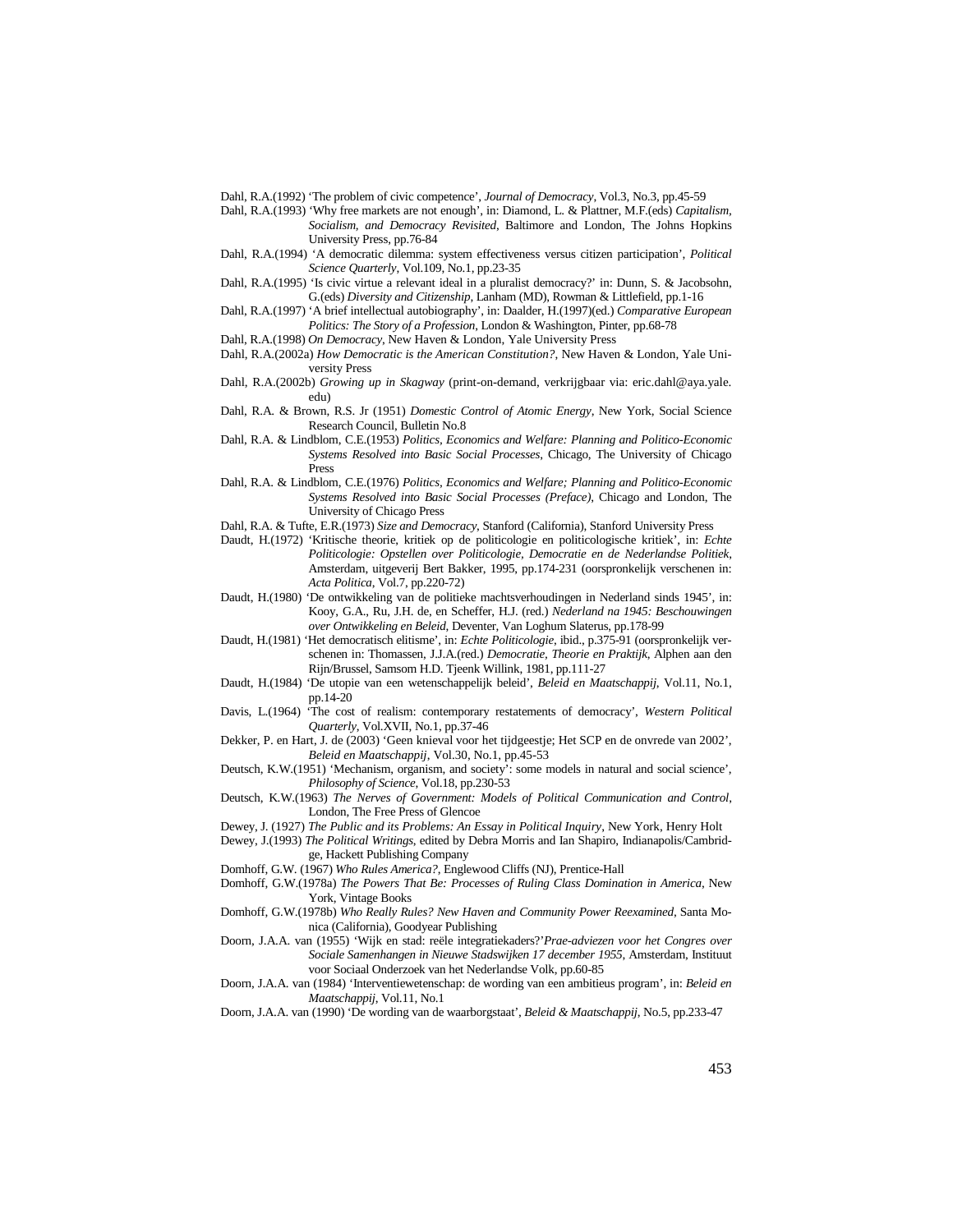Dostojewski, F.M.(1864) *Herinneringen uit het Ondergrondse* (Zapiski uz Podpolja, vertaling S. van Praag), Ede, Uitgeverij L.J.Veen, Amstel Klassiek, 1979

Downs , A.(1957) *An Economic Theory of Democracy*, New York, Harper & Row

- Duncan, G. & Lukes, S.(1963) 'The new democracy', in: Lukes, S. (1977) *Essays in Social Theory*, London, MacMillan Press, pp.30-53 (eerder verschenen in: *Political Studies*, Vol.11, pp.156-77)
- Easton, D.(1951) 'The decline of modern political theory', *The Journal of Politics*, Vol.13, No.1, pp.36- 58
- Easton, D.(1953) *The Political System: An Inquiry into the State of Political Science*, New York, Alfred A. Knopf
- Easton, D.(1962) 'The current meaning of "behavioralism"', in: Charlesworth, J.C.(ed.) *Contemporary Political Analysis*, New York, The Free Press, 1967, pp.11-32
- Easton, D.(1965) *A Systems Analysis of Political Life*, New York, John Wiley and Sons
- Easton, D.(1969) 'The new revolution in political science', *The American Political Science Review*, Vol.63, No.4, pp.1051-61
- Easton, D. & Dennis, J.(1969) *Children in the Political System: Origins of Political Legitimacy*, New York, McGraw-Hill
- Eatwell, J., Ellman, M., Nuti, M. & Shapiro, J.(1995) *Transformation and Integration: Shaping the Future of Central and Eastern Europe*, London, Institute for Public Policy Research
- Eckstein, H.(1966) *Division and Cohesion in Democracy: A Study of Norway*, Princeton, Princeton University Press
- Edwards, B., Foley, M.W. & Diani, M.(eds)(2001) *Beyond Tocqueville: Civil Society and the Social Capital Debate in Comparative Perspective*, Hanover & London, University Press of New England
- Elster, J. (ed.) (1998) *Deliberative Democracy*, Cambridge, Cambridge University Press
- Etzioni, A.(1967) 'Mixed scanning: a "third" approach to decision-making', *Public Administration Review*, Vol.27, No.3, pp.385-94
- Etzioni, A.(1968) *The Active Society: A Theory of Societal and Political Processes*, New York, The Free Press
- Eulau, H.(1962) 'Segments of political science most susceptible to behavioristic treatment', in: Charlesworth, J.C.(ed.) *Contemporary Political Analysis*, New York, The Free Press, 1967, pp.32-51
- Eulau, H.(1963) *The Behavioral Persuasion in Politics*, New York, Random House
- Eulau, H., Eldersfeld, S.J. & Janovitz, M.(eds)(1956) *Political Behavior: A Reader in Theory and Research*, The Free Press, Glencoe (Illonois)
- Farr, J.(1988) 'The history of political science', *The American Journal of Political Science*, Vol.32, No.4, pp.1175-95
- Farr, J.(1995) 'Remembering the revolution: behavioralism in American political science', in: Farr, J., Dryzek, J.S. & Leonard, S.T.(eds)(1995) ibid., pp.198-225
- Farr, J., Dryzek, J.S. & Leonard, S.T.(eds)(1995) *Political Science in History: Research Programs and Political Traditions*, Cambridge, Cambridge University Press
- Fishkin, J.(1995) *The Voice of the People: Public Opinion and Democracy*, New Haven & London, Yale University Press
- Fishkin, J.S. & Laslett, P. (eds) (2003) *Debating Deliberative Democracy*, Oxford, Blackwell
- Galbraith, J.K.(1952) *American Capitalism: The Concept of Countervailing Power*, Penguin Books, 1968
- Gallie, W.B.(1956) 'Essentially contested concepts', *Proceedings of the Aristotelian Society*, Vol.57, pp.167-98
- Gans, H.(1972) *Middle American Individualism: Political Participation and Liberal Democracy*, New York & Oxford, Oxford University Press
- Gans, H.(1992) 'Sociological amnesia: the shortness of the discipline's attention span', in: *Making Sense of America: Sociological Analysis and Essays*, Lanham, Rowman & Littlefield, 1999, pp.291-308
- Garson, G.D.(1974) 'On the origins of interest-group theory: a critique of a process', *The American Political Science Review*, Vol.68, No.4, pp.1505-20
- Goldmann, L., Santen, J. van, Schweppenhäuser, H. en Harmsen, G.(1970) *Dialektiek en Maatschappijkritiek*, Meppel, Boom
- Goldschmidt, M.L.(1966) 'Democratic theory and contemporary political science', in: McCoy, Ch.A. & Playford, J.(eds)(1967) *Apolitical Politics: A Critique of Behavioralism*, ibid., p.220-30 (eerder verschenen in: *The Western Political Quarterly*, Vol.xix, No.3, pp.5-12)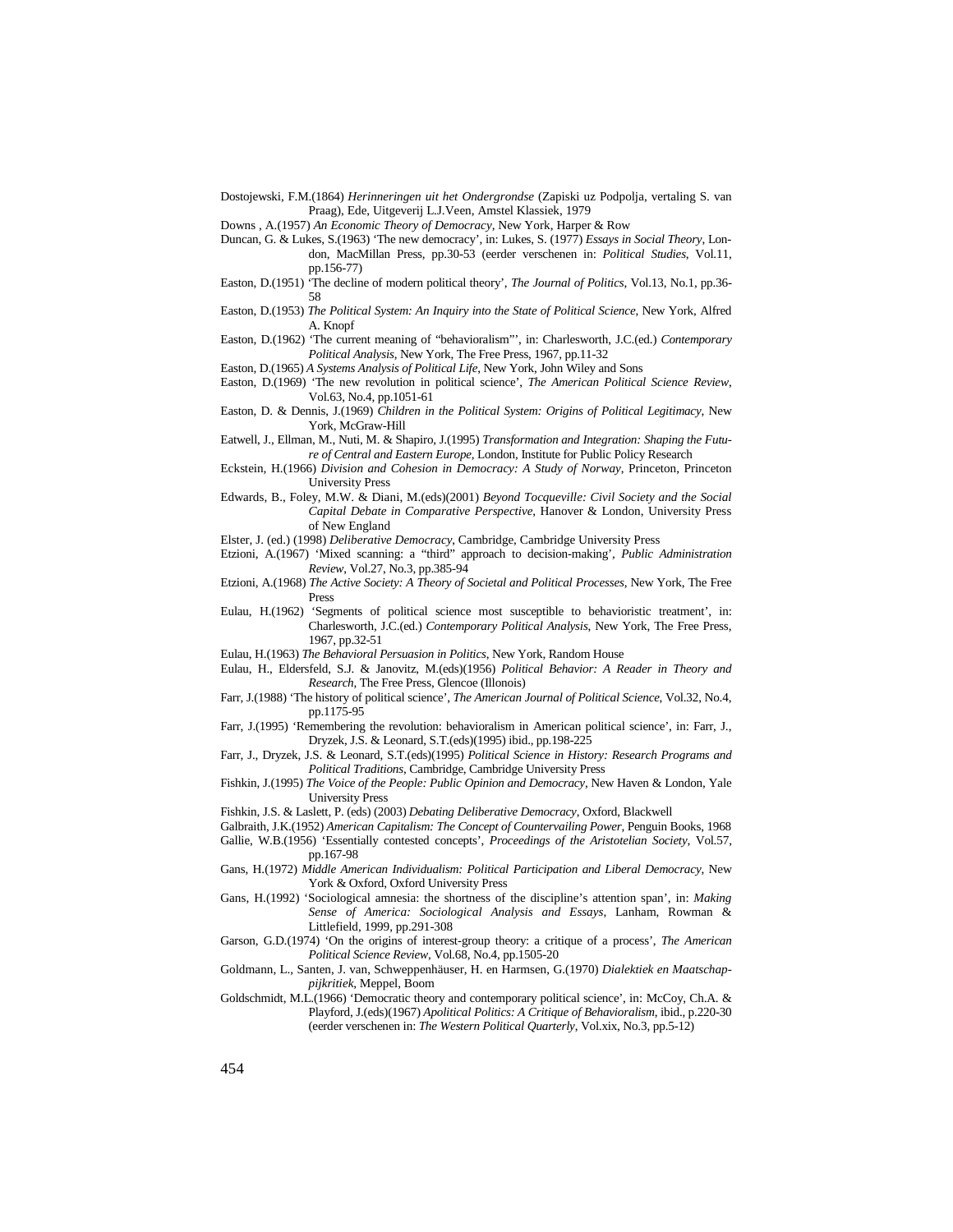Goodin, R.E.(1982) *Political Theory and Public Policy*, Chicago & London, The University of Chicago Press

Goodin, R.E. & Klingemann, H-D.(eds)(1998) *A New Handbook of Political Science*, Oxford, Oxford University Press

Gorz, A.(1988) *Critique of Economic Reason*, (Métamorphoses du travail: Quête du sens, transl. Handyside, G. and Turner, Ch.) London/New York, Verso, 1989

Gray, J.N.(1977) 'On the contestability of social and political concepts', *Political Theory*, Vol.5, No.3

Greaves, H.R.G.(1960) 'Political theory today', *Political Science Quarterly*, Vol.75, No.1, pp.1-16

Green, A.T.(1999) 'Nonprofits and democratic development: lessons from the Czech Republic', *Volun-*

*tas: International Journal of Voluntary and Nonprofit Organizations*, Vol.10, No.3,

pp.217-36

Green, D.P. & Shapiro, I.(1994) *Pathologies of Rational Choice Theory*, New Haven & London, Yale University Press

Green, Ph. & Levinson, S.(1970) *Power and Community: Dissenting Essays in Political Science*, New York, Vintage Books

Grodeland, A.B., Koshechkina, T.Y. & Miller, W.L.(1998) '"Foolish to Give and Yet More Foolish Not to Take": In-Depth Interviews with Post-Communist Citizens on Their Everyday Use of Bribes and Contacts', *Europe-Asia Studies*, Vol.50, No.4, pp.651-77

Gunn, J.A.W.(1995) '"Public opinion" in modern political science', in: Farr, J., Dryzek, J.S. & Leonard, S.T.(eds)(1995) *Political Science in History*, ibid., pp.99-123

Gunnell, J.G.(1995) 'The declination of the "state" and the origins of American pluralism', in: Farr, J., Dryzek, J.S. & Leonard, S.T.(eds)(1995), *Political Science in History*, ibid., p.19-41

Gurr, T.D.(1970) *Why Men Rebel*, Princeton, Princeton University Press

Haack, S.(1996) 'Pragmatism', in: Bunnin, N. & Tsui-James, E.P.(eds) *The Blackwell Companion to Philosophy*, Oxford, Blackwell, pp.643-61

Hale, M.Q.(1969) 'The cosmology of Arthur F.Bentley', in: Connolly, W.E.(ed) *The Bias of Pluralism*, New York, Atherton Press, pp.35-51; in verkorte vorm eerder verschenen in: *The American Political Science Review*, Vol.liv, No.4, 1960, pp.955-61

Hartz, L.(1955) *The Liberal Tradition in America: An Interpretation of American Political Thought since the Revolution,* San Diego, New York & London, Harcourt, Brace & Jovanovich

Hartz, L.(1960) 'Democracy: image and reality' in: Chambers W.N. & Salisbury R.H.(eds) *Democracy in Mid-20th Century*, St.Louis, Washington University Press

Haug, M.R.(1967) 'Social and cultural pluralism as a concept in social system analysis', *American Journal of Sociology*, Vol.73, No.3, pp.294-304

Havel, V.(1984) 'Politics and Conscience', in: Vladislav, J. (red.) *Václav Havel, or Living in Truth*, Amsterdam, Meulenhoff, 1986

Havel, V.(1990) *Disturbing the Peace*, New York, Vintage Books, 1991

Havel, V.(1992) 'A dream for Czechoslovakia', *The New York Review of Books*, 25 juni 1992, pp.8- 17

Hawley, W.D. & Svara, J.H.(1972) *The Study of Community Power, A Bibliographic Review*, Santa Barbara, ABC-Clio

Heffen, O. van, Trommel, W. en Veen, R. van der (2001) 'Marktwerking in drie beleidsvelden vergeleken', *Beleid en Maatschappij*, Vol.28, No.3, pp.177-87

Held, D.(1987) *Models of Democracy*, Cambridge, Polity Press

Helmers, H.M., Mokken, R.J., Plijter, R.C. & Stokman, F.N.(1975) *Graven naar Macht: Op Zoek naar de Kern van de Nederlandse Economie*, Amsterdam, Van Gennep

Herring, P.(1940) *The Politics of Democracy: American Parties in Action*, New York, W.W.Norton, 1965

Hobsbawm, E.J.(1971) 'Notes on Class Consciousness', in: Hobsbawm, E. (1984) *World of Labour: Further Studies in the History of Labour*, London, Weidenfeld & Nicholson, pp.15- 32

Hobsbawn, E.J.(1994) *The Age of Extremes: A History of the World, 1914 – 1991*, New York, Vintage Books, 1996

Hough, J.F. & Fainsod, M.(1979) *How the Soviet Union is Governed*, Fourth Printing, Cambridge (Mass.), Harvard University Press

Houten, van B.C.(1970) *Tussen Aanpassing en Kritiek: De Derde Methodenstrijd in de Duitse Sociologie*, Deventer, Van Loghum Slaterus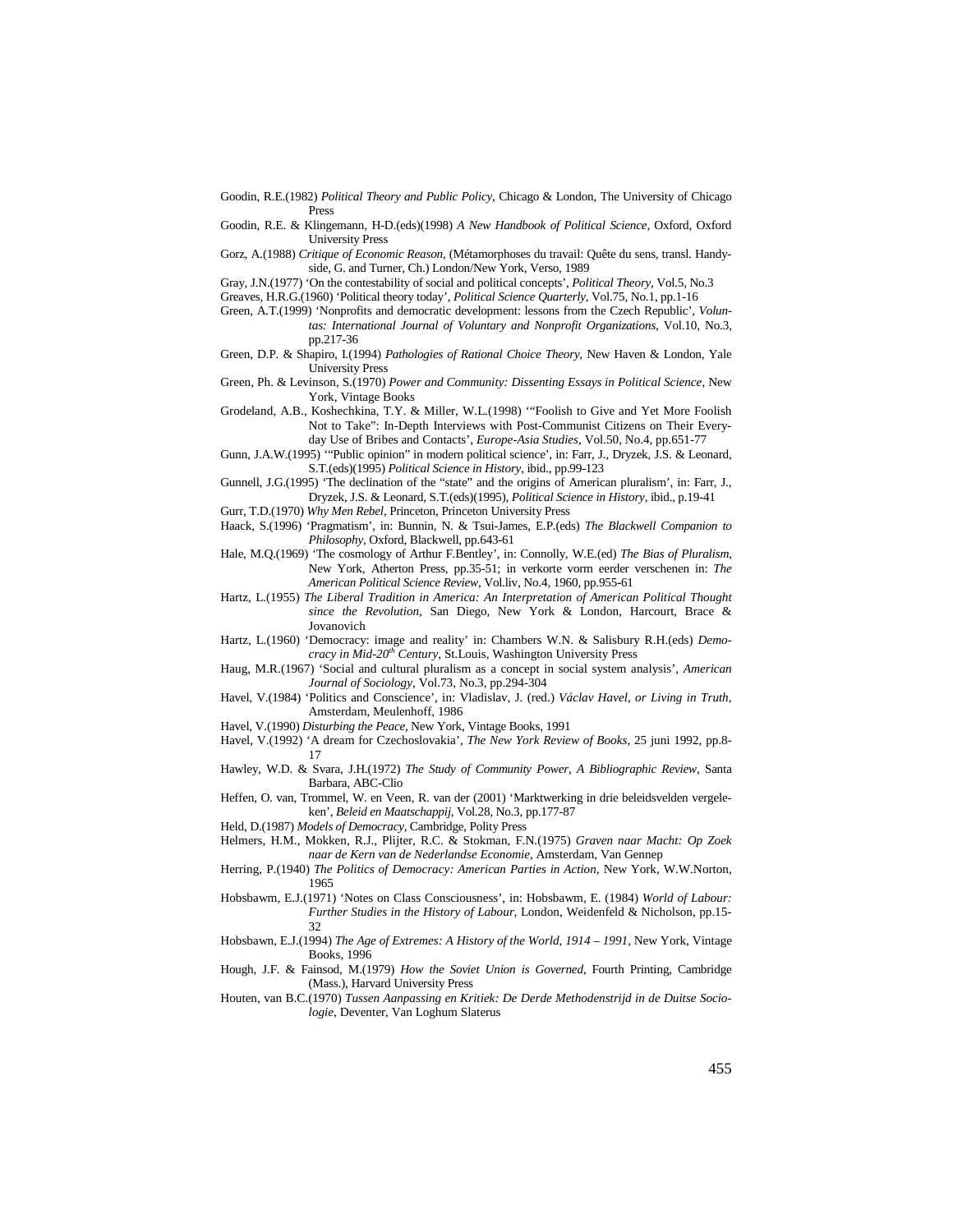- Hunter, F.(1953) *Community Power Structure, A Study of Decisionmakers*, Chapel Hill, University of North Carolina Press
- Jager, H. de (1975) *Mensbeelden en Maatschappijmodellen: Kernproblematiek der Sociale Wetenschappen*, Leiden, Stenfert Kroese
- James, W.(1907) 'What pragmatism means', in: *Essays in Pragmatism*, New York, Hafner Publishing, 1968
- Johnson, B.C.(1976) 'Recent work on elites', *Contemporary Sociology*, Vol.5, No.3, pp.251-9
- Kadt, J. de (1939) *Het Fascisme en de Nieuwe Vrijheid*, Amsterdam, Van Oorschot
- Kalma, P. (1988) *Het Socialisme op Sterk Water: Veertien Stellingen*, Van Loghum Slaterus/WBS
- Kariel, H.S. (1961) *The Decline of American Pluralism*, Stanford, Stanford University Press
- Katznelson, I. & Kesselman, M.(1979) *The Politics of Power: A Critical Introduction to American Government*, New York, Harcourt Brace Jovanovich
- Keller, S.(1963) *Beyond the Ruling Class*, New York, Random House
- Kelsen, H.(1948) 'Absolutism and relativism in philosophy and politics', *The American Political Science Review*, Vol.42, No.5, pp.906-14
- Kelso, W.A.(1978) *American Democratic Theory: Pluralism and its Critics*, Westport (CT) & London, Greenwood Press
- Kent, F.R.(1928) *Political Behavior*, New York, William Morrow
- Ketcham, R.L.(1957) 'Dahl's democratic theory: preface or epilogue?', *Ethics*, Vol.67, No.3, pp.216-221 Key, V.O. (1961) *Public Opinion and the American Democracy*, New York, Alfred A. Knopf
- Key, V.O.(1966) *The Responsible Electorate: Rationality in Presidential Voting 1936-1960*, Cambrid-
- ge (Mass.), Harvard University Press
- Kim, K.W.(1965) 'The limits of behavioural explanation in politics', in: McCoy, Ch.A. & Playford, J. (eds)(1967) *Apolitical Politics: A Critique of Behavioralism*, ibid., pp.38-54 (eerder verschenen in: *The Canadian Journal of Economics and Political Science*, Vol.xxxi, pp.315-27)
- Knight, F.H.(1947) *Freedom and Reform*, New York, Harper & Brothers
- Köbben, A.(1999) 'Beroep: antropoloog', *FACTA: Sociaal-Wetenschappelijk Magazine*, Vol.7, No.7, pp.6-7
- Koole, R.(2001) 'De toekomst van democratische ledenpartijen', *Socialisme & Democratie*, Vol.57/8, No.12/1, pp.588-600
- Koningsveld, H.(1980) *Het Verschijnsel Wetenschap*, Amsterdam, Boom
- Kornhauser, W.(1959) *The Politics of Mass Society*, New York, The Free Press of Glencoe
- Kreukels, A.M.J.(1985) 'Planning als spiegel van de westerse beschaving', *Beleid en Maatschappij*, Vol.12, No.12, pp.311-24
- Krleza, M.(1962) *Op de Rand van het Verstand* (*Na Rubu Pameti*, vertaling L.van Vlijmen), Amsterdam, Prometheus, 1995
- Kroes, R.(1975) *New Left, Nieuw Links, New Left: Verzet, Beweging, Verandering in Amerika, Nederland, Engeland*, Alphen aan den Rijn, Samson
- Krugman, P.(1998) *Loon Naar Werken* (*The Accidental Theorist. And Other Dispatches from the Dismal Science*, vertaling Ed Lof) Utrecht, Het Spectrum
- Kuhn, Th.(1962) *The Structure of Scientific Revolutions*, Chicago, Chicago University Press
- Kuznetsov, A.(1997) 'Transformation and integration: shaping the future of Central and Eastern Europe', *Europe-Asia Studies*, Vol.49, No.5, pp.920-3
- Laeyendecker, L.(1989) 'Mannheim: vindplaatsen van substantiële rationaliteit', *Beleid en Maatschappij*, Vol.16, No.1, pp.9-16
- Lademacher, H.(1993) *Geschiedenis van Nederland* (*Geschichte der Niederlande*, 1983, vertaling Pim Lukkenaer), Utrecht, Het Spectrum
- Lakatos, I. & Musgrave, A.(1970) *Criticism and the Growth of Knowledge*, London, Cambridge University Press
- Lane, R.E. (1959) 'The fear of equality', *The American Political Science Review*, Vol.53, No.1, pp.35- 51
- Lane, R.E.(1962) *Political Ideology: Why the American Common Man Believes What He Does*, New York, The Free Press of Glencoe
- Lane, R.E.(1965) 'The politics of consensus in an age of affluence', *The American Political Science Review*, Vol.59, No.4, pp.874-895
- Lane, R.E.(1966) 'The decline of politics and ideology in a knowledgeable society', *American Sociological Review*, Vol.31, No.5, pp.649-662
- Lane, R.E.(1991) *The Market Experience*, New York, Cambridge University Press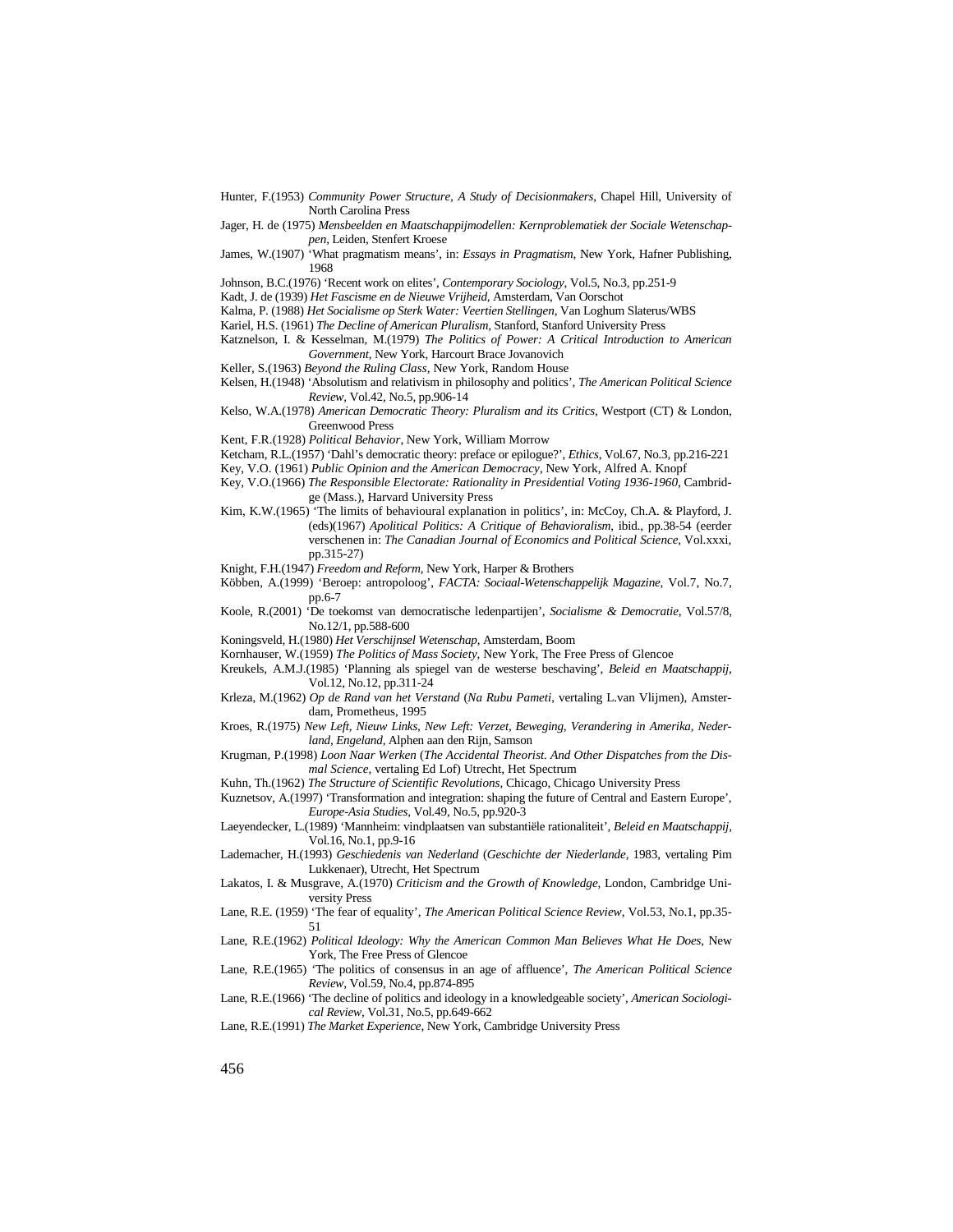- Lane, R.E.(2000a) *The Loss of Happiness in Market Democracies*, New Haven & London, Yale University Press
- Lane, R.E.(2000b) 'Moral blame and causal explanation', *Journal op Applied Philosophy*, Vol.17, No.1, pp.45-58
- Lane, R.E.(2003) 'Rescuing political science from itself', in: Sears, D., Huddy, L. en Jervis, R.(eds) *Oxford Handbook of Political Psychology*, New York & Oxford, Oxford University Press, pp.755-93
- Lane, R.E.(2004a) 'The limited triumph of functional rationality: Response to Blokland', *The Good Society*, Vol.12, No.2, pp.63-9

Lane, R.E.(2004b) *After the End of History*, Ann Arbor, University of Michigan Press

Lane, R.E.(2006) *Mindless in a Knowledge Society*, te verschijnen

LaPalombara, J.(1965) 'Italy: fragmentation, isolation, and alienation', in: Pye, L.W. & Verba, S.(eds) *Political Culture and Political Development*, Princeton, Princeton University Press

- Laski, H.J.(1917) *Studies in the Problem of Sovereignty*, New Haven, Yale University Press
- Laski, H.J.(1919) *Authority in the Modern State*, New Haven, Yale University Press
- Laski, H.J.(1948) *The American Democracy: A Commentary and an Interpretation*, New York, The Viking Press
- Lasswell, H.D.(1935) *World Politics and Personal Insecurity*, London, McGraw-Hill
- Latham, E.(1952a) 'The group basis of politics: notes for a theory', *The American Political Science Review*, Vol.46, No.2, pp.376-97
- Latham, E.(1952b) *The Group Basis of Politics: A Study in Basing-Point Legislation*, Cornell University Press, Ithaca
- Lehning, P.B. (1986a) *Politieke Orde en Rawlsiaanse Rechtvaardigheid* (diss.), Delft, Eburon
- Lehning, P.B.(1986b) 'Pluralism revisited', *Acta Politica*, Vol.XXI, No.2, pp.327-53
- Lehning, P.B.(1991a) 'De theorie van het pluralisme', in: Thomassen, J.J.A.(red.)(1991) *Hedendaagse Democratie*, Samsom H.D. Tjeenk Willink, Alphen aan den Rijn, pp.107-28
- Lehning, P.B.(1991b) *Beleid op niveau: Over de architectuur van overheidsinterventie*, Meppel/Amsterdam, Boom
- Leonard, S.T.(1995) 'The pedagogical purpose of a political science', in: Farr, J., Dryzek, J.S. & Leonard, S.T.(eds)(1995) *Political Science in History*, ibid., pp.66-99
- Lijphart, A.(1968) *The Politics of Accommodation*, Berkeley, University of California Press
- Lijphart, A.(1979) *Verzuiling, Pacificatie en Kentering in de Nederlandse Politiek* (derde, geheel herziene druk), Amsterdam, J.H.de Bussy
- Lindblom, C.E.(1949) *Unions and Capitalism*, New Haven, Yale University Press
- Lindblom, C.E.(1956) 'In praise of political science', *World Politics*, Vol.ix, No.1, pp.240-53
- Lindblom, C.E.(1959) 'The science of muddling through', *Public Administration Review*, Vol.19, No.1, pp.79-88
- Lindblom, C.E.(1965) *The Intelligence of Democracy: Decision Making Through Mutual Adjustment*, New York, The Free Press
- Lindblom, C.E.(1968) *The Policy Making Process*, Englewood Cliffs, Prentice-Hall
- Lindblom, C.E.(1977) *Politics and Markets: The World's Political-Economic Systems*, New York, Basic Books
- Lindblom, C.E.(1982) 'Another state of mind', *The American Political Science Review*, Vol.76, No.1. pp.9-21
- Lindblom, C.E.(1988) *Democracy and Market System*, Oslo, Norwegian University Press
- Lindblom, C.E.(1990) *Inquiry and Change: The Troubled Attempt to Understand and Shape Society*, New Haven & London, Yale University Press
- Lindblom, C.E.(1993) 'Concluding comment: a case study of the practice of social science', in: Redner, H.(ed.) *An Heretical Heir of the Enlightenment: Politics, Policy, & Science in the Work of Charles E. Lindblom*, Boulder, San Francisco, Oxford, Westview Press
- Lindblom, C.E.(1997) 'Political science in 1940s and 1950s', *Daedalus, Journal of the American Academy of Arts and Sciences*, Vol.126, No.1, pp.225-53
- Lindblom, C.E.(2000) *The Market System*, New Haven & London, Yale University Press
- Lindblom, C.E. & Braybrooke, D. (1963) *A Strategy of Decision: Policy Evaluation as a Social Process*, New York, The Free Press

Lindblom, C.E. & Cohen, D.(1979) *Usuable Knowledge*, New Haven & London, Yale University Press

Lindsay, A.D.(1943) *The Modern Democratic State*, London, Oxford University Press

- Lippmann, W.(1922) *Public Opinion,* New York, Harcourt, Brace & Company
- Lippmann, W.(1925) *The Phantom Public,* New York, Harcourt, Brace & Company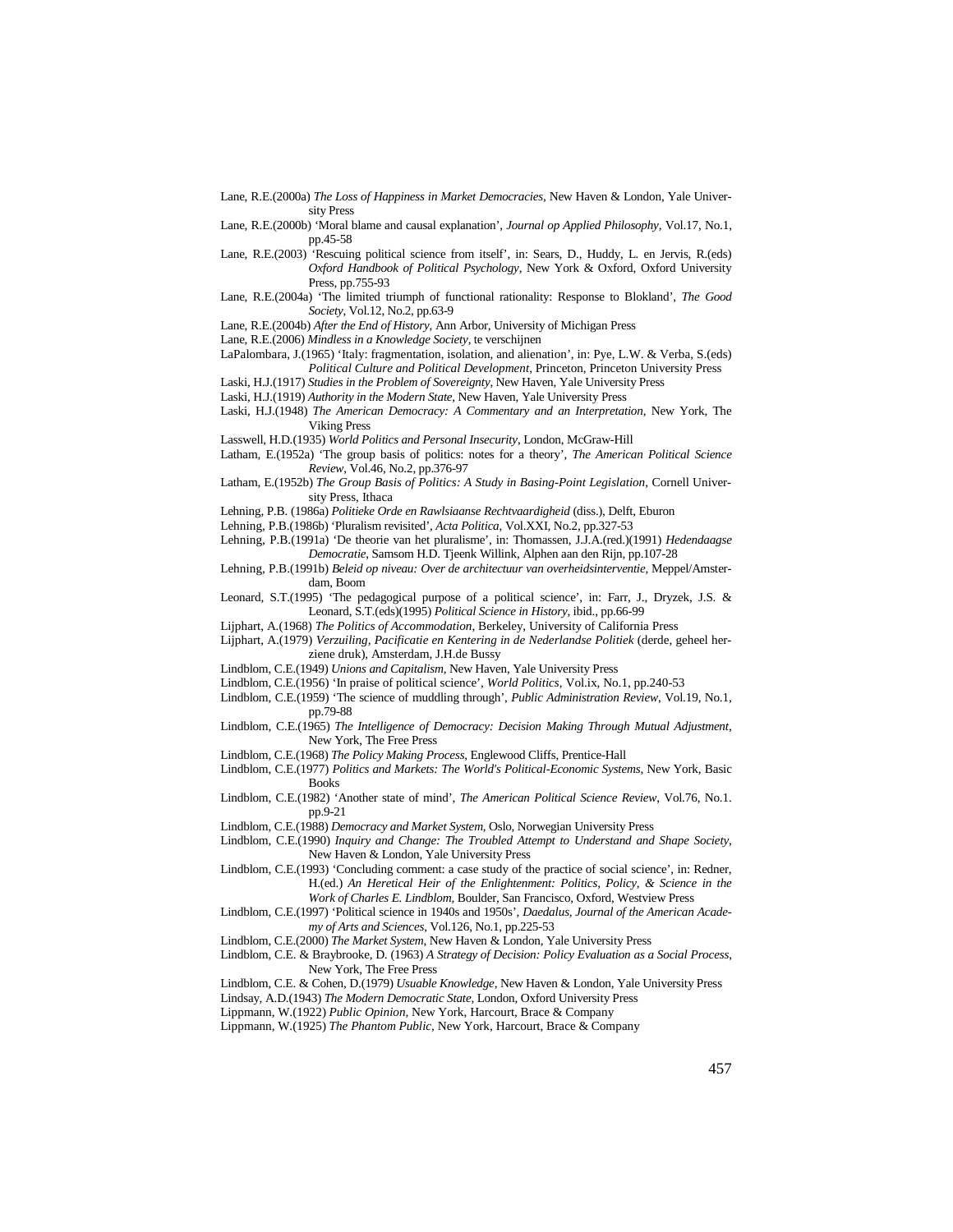Lippmann, W.(1956) *The Public Philosophy*, New York, New American Library

Lipset, S.M.(1960) *Political Man: The Social Bases of Politics*, New York, Doubleday

Lipset, S.M. & Marks, G.(2000) *Why Socialism Failed in the United States*, New York, W.W.Norton & Company

- Lipsitz, L.(1970) 'On political belief: the grievances of the poor', in: Green, Ph. & Levinson, S.(1970) *Power and Community: Dissenting Essays in Political Science*, New York, Vintage Books, pp.142-73
- Lowi, Th.J. (1967) 'The public philosophy: interest-group liberalism', *The American Political Science Review*, Vol.61, No.1, pp.5-24

Lowi, Th.J.(1969) *The End of Liberalism*, New York, Norton & Company

Lukes, S.(1973) *Individualism*, Oxford, Basil Blackwell

Lukes, S.(1974) *Power: A Radical View*, London, MacMillan

Lukes, S.(1977) *Essays in Social Theory*, London, MacMillan

Mackenzie, W.J.M.(1967) *Politics and Social Science*, Penguin Books

MacIver, R.M. (1947) *The Web of Government*, New York, The MacMillan Company

Mair, P.(2001) 'De toekomstmogelijkheden van politieke partijen, links en de democratie', *Socialisme & Democratie*, Vol.57/8, No.12/1, pp.554-68

- Mannheim, K.(1936) *Ideology and Utopia: An Introduction to the Sociology of Knowledge* (transl: Wirth, L. and Shils, E.), San Diego, New York and London, Harcourt Brace Javanovich, 1985 Mannheim, K.(1940) *Man and Society in an Age of Reconstruction*, London, Routledge, 1951
- 
- Mannheim, K.(1943) *Diagnosis of our Time: Wartime Essays of a Sociologist*, London, Kegan Paul, Trench, Trubner & Co, 1943
- Mannheim, K.(1950) *Freedom, Power and Democratic Planning* (ed. by E.K.Bramstedt en H.Gerth), New York, Oxford University Press
- Marcuse, H.(1964) *One-Dimensional Man: Studies in the Ideology of Advanced Industrial Society*, Boston, Beacon

Mayo, H.(1960) *An Introduction to Democratic Theory*, New York, Oxford University Press

McClosky, H.(1958) 'Conservatism and Personality', *The American Political Science Review*, Vol.52, No.1, pp.27-45

McClosky, H.(1964) 'Consensus and ideology in American politics', *The American Political Science Review*, Vol.58, No.2, pp.361-82

- McCoy, Ch.A. & Playford, J.(1967) 'Introduction', in: McCoy, Ch.A. & Playford, J.(eds) *Apolitical Politics: A Critique of Behavioralism*, New York, Thomas Y. Crowell
- Menand, L.(2001) *The Metaphysical Club: A Story of Ideas in America*, New York, Farrar, Straus and Giroux
- Merriam, Ch.E.(1925) *New Aspects of Politics*, second edition, Chicago, The University of Chicago Press, 1931
- Messing, F.(1988) 'Het economisch leven in Nederland 1945-1980', in: Boogman, J.C. et al (red.) *Geschiedenis van het Moderne Nederland: Politieke, Economische en Sociale Ontwikkelingen*, Houten, De Haan, pp.517-562
- Milbrath, L.W.(1965) *Political Participation: How and Why Do People Get Involved in Politics?*, Chicago, Rand McNally
- Mill, J.S.(1861) 'Utilitarianism', in: *Utilitarianism and Other Essays*, Harmondsworth, Penguin, 1987 Milne, R.S. & Mackenzie, H.C. (1955) *Marginal Seat*, London, Hansard Society
- Mills Wright, C. (1951) *White Collar: The American Middle Classes*, New York, Oxford University Press, 1956

Mills Wright, C.(1956) *The Power Elite*, New York, Oxford University Press

- Mills Wright, C. & Gerth, H.H.(1948)(eds) *From Max Weber: Essays in Sociology*, London, Routledge
- Mishler, W. & Rose, R.(1997) 'Trust, distrust and skepticism: popular evaluations of civil and political institutions in post-communist societies, *The Journal of Politics*, Vol.59, No.2, pp.418- 51
- Misztal, B.A.(1996) *Trust in Modern Societies: The Search for the Bases of Social Order*, Cambridge, Polity Press
- Moon, J.D.(1975) 'The logic of political inquiry: a synthesis of opposed perspectives', in: Greenstein, F.I. & Polsby, N.W.(eds) *Handbook of Political Science*, vol.1, Reading (Mass.), Addison-Wesley, pp.131-228
- Morgan, D.N.(1957) 'A postcript to professor Dahl's "Preface"', *The American Political Science Review*, Vol.51, No.4, pp.1040-52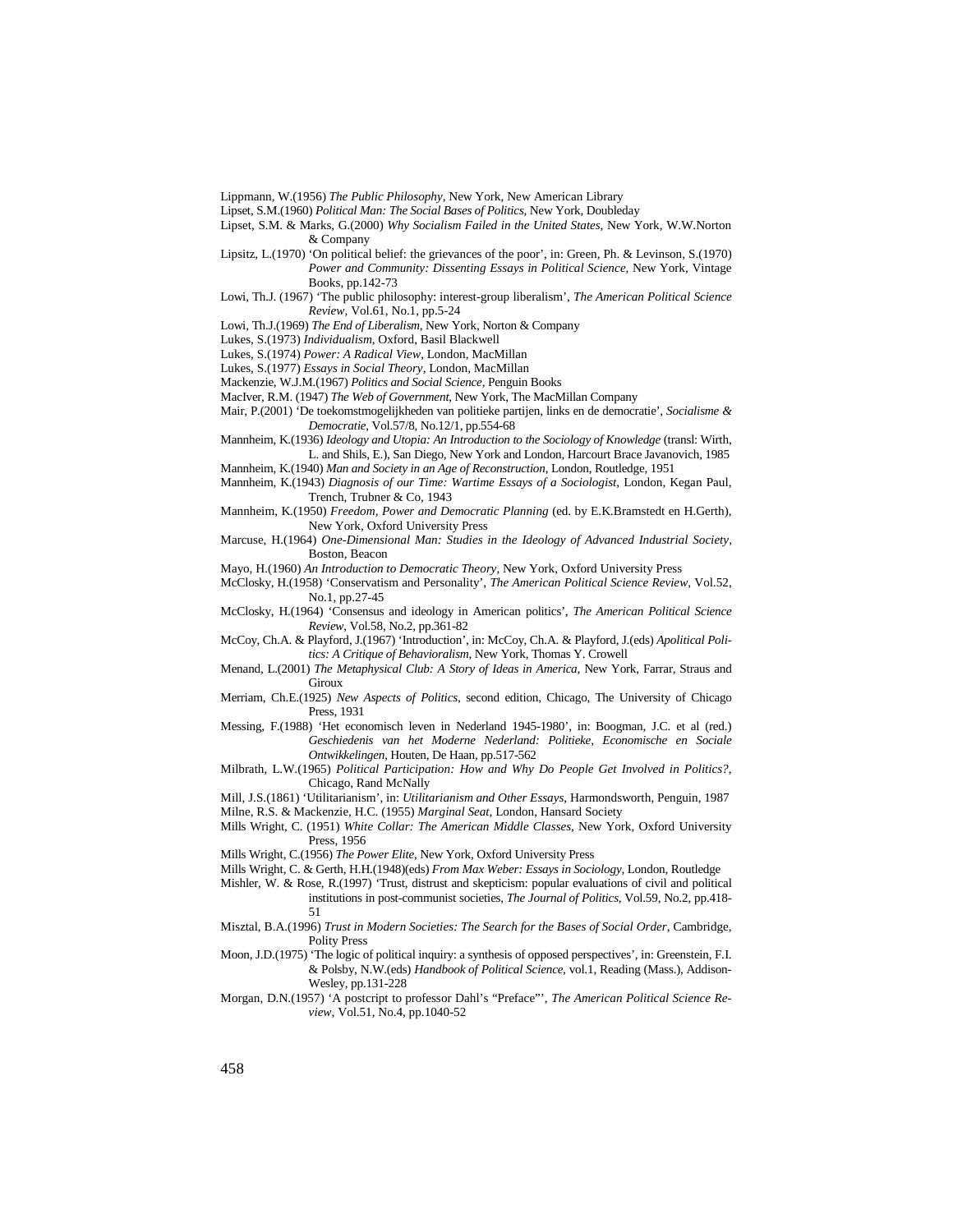- Morris, D.(1999) *Vote.Com: How Big-Money Lobbyists and the Media are Losing Their Influence, and the Internet is Giving Power to the People*, Los Angeles, Renaissance Books
- Morris, D. and Shapiro, I.(1993) 'Introduction', in: Dewey, J.(1993) *The Political Writings*, edited by Morris, D. and Shapiro, I., Indianapolis/Cambridge, Hackett Publishing Company, pp.ix-xix
- Morriss, P.(1972) 'Power in New Haven: A reassessment of Who Governs?', *British Journal of Political Science*, Vol.2, No.4, pp.457-65
- Morris-Jones, W.H.(1954) 'In defense of political apathy', *Political Studies*, Vol.ii, No.1, pp.25-37
- Nader, R.(2002) *Crashing the Party: How to Tell the Truth and Still Run for President*, New York, Thomas Dunne Books
- Nauta, L.(ed.)(1973) *Het Neopositivisme in de Sociale Wetenschappen: Analyse, Kritiek, Alternatieven*, Amsterdam, Van Gennep
- Neckerman, K.(ed.)(2004) *Social Inequality*, New York, Russell Sage
- Oakeshott, M.(1947) 'Rationalism in politics', in: *Rationalism in Politics and Other Essays*, Indianapolis, Libertypress, pp. 5-43
- Ono, Sh.(1965) 'The limits of bourgeois pluralism', in: McCoy, Ch.A. & Playford, J.(eds)(1967) *Apolitical Politics: A Critique of Behavioralism*, ibid., pp.99-123 (eerder verschenen in: *Studies of the Left*, Vol.v, No.3, pp.46-72)
- Ortega Y Gasset, J.(1930) *De Opstand der Horden* (La Rebellion de las Masas; vertaling Johan Brouwer), Den Haag, H.P.Leopolds, 1933
- Parenti, M.(1969) 'Power and pluralism: a view from the bottom', in: Surkin, M. & Wolfe, A.(eds) (1970) *An End to Political Science*, ibid., pp. 111-43
- Parry, G. (1976) *Political Elites*, London, Praeger
- Parsons, T.(1960) 'Voting and the Equilibrium of the American Political System', in: Burdick, E. & Brodbeck, A.J. (eds) *American Voting Behavior*, Glencoe, The Free Press
- Pateman, C.(1970) *Participation and Democratic Theory*, London, Cambridge University Press
- Patterson, Th.E.(2002) *The Vanishing Voter: Public Involvement in an Age of Uncertainty*, New York, Vintage Books, 2003
- Pennock, J.R.(1979) *Democratic Political Theory*, Princeton (New Jersey), Princeton University Press
- Petras, J.(1965) 'Ideology and United States political scientists', in: McCoy, Ch.A. & Playford, J.(eds) (1967) *Apolitical Politics*, ibid., pp.76-98 (eerder verschenen in: *Science and Society*, Vol.xxix, No.1, pp.192-216)
- Pharr, S. & Putnam, R.D.(eds)(2000) *Disaffected Democracies: What's troubling the Trilateral Countries?*, Princeton, Princeton University Press
- Piketty, Th. & Saez, E.(2001) 'Income Inequality in the United States, 1913-1998', working paper No.W8467, *National Bureau of Economic Research*, www.nber.org
- Plamenatz, J.(1958) 'Electoral studies and democratic theory', *Political Studies*, Vol.vi, No.1, pp.1-9
- Polsby, N.W.(1963) *Community Power & Political Theory*, New Haven & London, Yale University Press
- Polsby, N.W.(1972) 'Community power meets air pollution', *Contemporary Sociology*, Vol.1, No.2, pp.99-101
- Polsby, N.W.(1980) *Community Power & Poltical Theory: A further Look at Problems of Evidence and Inference*, second enlarged edition, New Haven & London, Yale University Press
- Polsby, N.W.(1991) interview met Robert A. Dahl, in: Baer, M.A., Jewell, M.E.H. en Sigelman, L.(eds) (1991) *Political Science in America. Oral Histories of a Discipline*, Lexington (KY), University Press of Kentucky, pp.166-78
- Polsby, N.W., Dentler, R.A & Smith, P.A.(eds)(1963) *Politics and Social Life: an Introduction to Political Behavior*, Boston, Houghton Mifflin Company
- Popper, K.R.(1945) *The Open Society and its Enemies*, London, Routledge & Kegan Paul
- Popper, K.R.(1957) *The Poverty of Historicism*, London, Routledge & Kegan Paul
- Popper, K.R.(1959) *The Logic of Scientific Discovery* (*Logik der Forschung* (1934)), London & New York, Routledge, 1992
- Popper, K.R.(1962) *Conjectures and Refutations: The Growth of Scientific Knowledge*, London, Hagerstown, San Francisco & New York, Harper & Row
- Potůček, M.(2000) 'The uneasy birth of Czech civil society', Voluntas: International Journal of *Voluntary and Nonprofit Organizations*, Vol.11, No.2, pp.107-22

Poulantzas, N.(1975) *Political Power and Social Classes*, Atlantic Highlands (N.J.), Humanities Press Prybyla, J.S.(1998) 'Economics of transition: a review article', *Europe-Asia Studies*, Vol.50, No.2, pp.351-9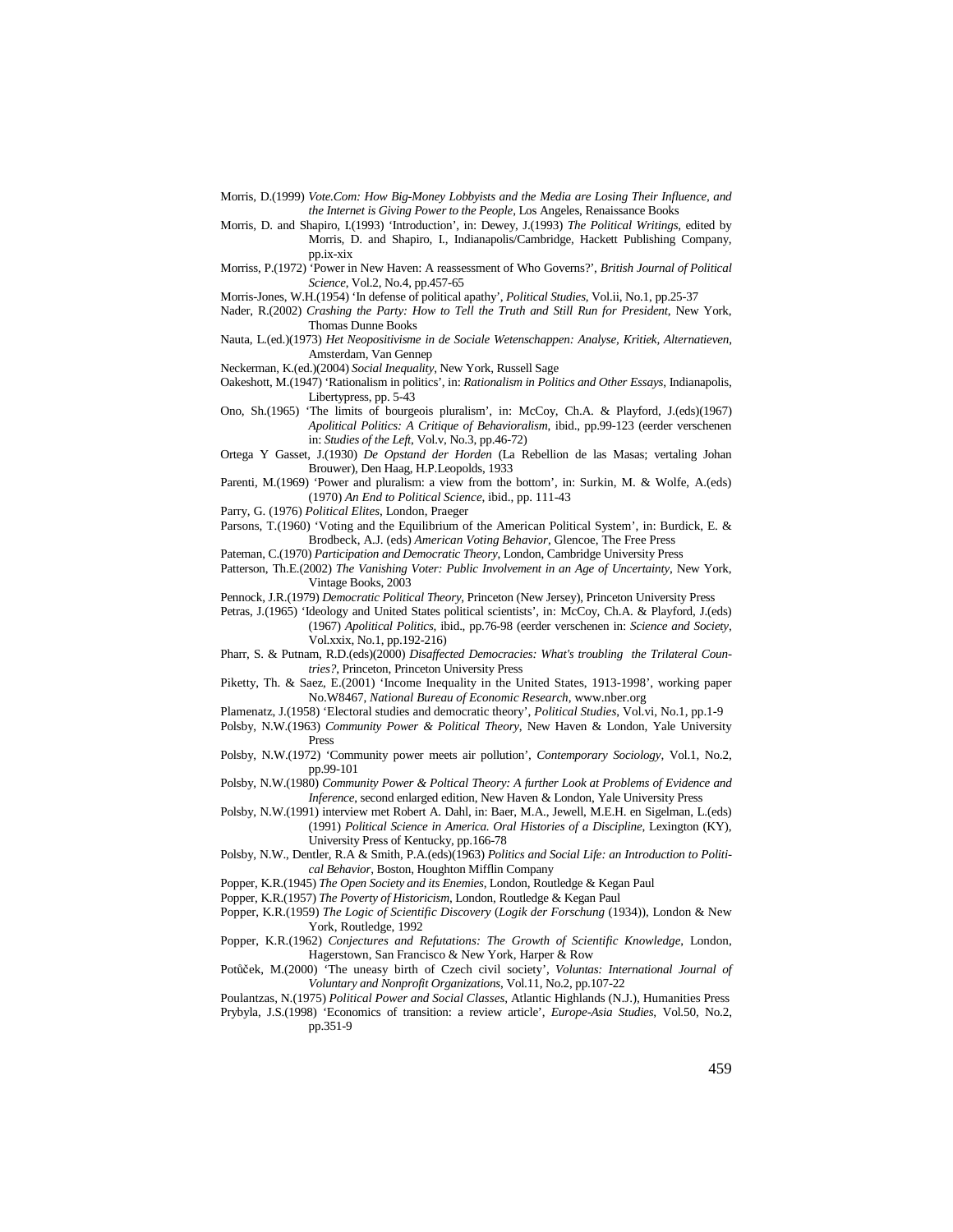Przeworski, A.(1986) *Capitalism and Social Democracy,* Cambridge, Cambridge University Press

Przeworski, A.(1993) 'The neoliberal fallacy', in: Diamond, L. & Plattner, M.F.(eds) *Capitalism, Socialism, and Democracy Revisited*, Baltimore & London, The Johns Hopkins University

Press, pp.39-54

Przeworski, A.(1999) 'Minimalist conception of democracy: a defense', in: Shapiro, I. & Hacker-Cordón, C., ibid., pp.23-56

- Putnam, R.D. (1993) *Making Democracy Work: Civic Traditions in Modern Italy*, Princeton, Princeton University Press
- Putnam, R.D.(2000) *Bowling Alone: The Collapse and Revival of American Community*, New York, Simon & Schuster

Putnam, R.D.(ed.)(2002) *Democracies in Flux: The Evolution of Social Capital in Contemporary Society*, Oxford & New York, Oxford University Press

Quadagno, J.(1991) 'Who rules sociology now?', *Contemporary Sociology*, Vol.20, No.4, pp.563-6

Redner, H.(1993)(ed.) *An Heretical Heir of the Enlightenment: Politics, Policy, & Science in the Work of Charles E. Lindblom*, Boulder, San Francisco & Oxford, Westview Press

Reich, Ch. A.(1970) *The Greening of America*, Harmondsworth, Penguin Books

Renner, H.(1988) *Tsjechoslowakije van 1945: Van Beneš tot Jakeš*, Amsterdam, Uitgeverij Jan Mets

Ricci, D.M.(1984) *The Tragedy of Political Science: Politics, Scholarship, and Democracy*, New Haven & London, Yale University Press

Ricci, D.M.(1993) *The Transformation of American Politics: The New Washington and the Rise of Think Tanks*, New Haven & London, Yale University Press

Riemer, N.(1958) 'Two conceptions of the genius of American politics', *The Journal of Politics*, Vol.20, No.4, pp.695-717

Riesman, D.(1941) 'Governmental education for democracy', *Public Opinion Quarterly*, Vol.5, No.2, pp.195-209

Riesman, D.(1955) *The Lonely Crowd*, Anchor, Double Day

Rimlinger, G.V.(1971) *Welfare Policy and Industrialization in Europe, America, and Russia*, New York, John Wiley & Sons

Rodgers, D.T.(1998) *Atlantic Crossings: Social Politics in a Progressive Age*, Cambridge (Mass), Harvard University Press

Röpke, W.(1942) *Die Gesellschaftskrisis der Gegenwart*, Erlenbach-Zürich, Eugen Rentsch Verlag

Rogow, A.A.(1966) Review: Easton (1965) *A Framework for Political Analysis*; (1965) *A Systems Analysis of Political Life*, *Midwest Journal of Political Science*, Vol.10, No.1, pp.142-6

Rose, A.(1967) *The Power Structure*, New York, Oxford University Press

- Roszak, Th.(1969) *The Making of a Counter Culture: Reflections on the Technocratic Society and Its Youthful Opposition*, Garden City (NY), Doubleday
- Roszak, Th.(1972) *Where the Wasteland Ends: Politics and Transcendence in Postindustrial Society*, New York, Doubleday

Rousseas, S.W. & Farganis, J.(1963) 'American Politics and the End of Ideology', *British Journal of Sociology*, Vol.14, pp.347-360

Runciman, W.G.(1963) *Social Science and Political Theory*, Cambridge, Cambridge University Press

Salant, W.S.(1989) 'The spread of Keynesian doctrines and practices in Britain and the United States', in: Hall, P.A.(ed.) *The Political Power of Economic Ideas: Keynesianism across Nations*, Princeton, Princeton University Press, pp.27-53

Sartori, G.(1962) *Democratic Theory*, Detroit, Wayne State University Press

Schattschneider, E.E.(1960) *The Semi-Sovereign People*, New York, Holt, Rinehart & Winston Books

Schonfeld, W.R.(1975) 'The meaning of democratic participation', *World Politics*, Vol.28, No.1, pp.134- 58

Schumpeter, J.A.(1942) *Capitalism, Socialism and Democracy* (third impression), London, Unwin University Books, 1981

Self, P.(1985) *Political Theories of Modern Government*, London, George Allen & Unwin

Self, P.(1993) *Government by the Market*, Boulder Colorado, Westview Press

Shapiro, I.(2003) *The State of Democratic Theory*, Princeton and Oxford, Princeton University Press

Shapiro, I. & Reeher, G.(1988*) Power, Inequality and Democratic Politics, Essays in Honor of Robert A.Dahl*, Westview Press

Shapiro, I. & Hacker-Cordón, C.(1999) 'Promises and disappointments: reconsidering democracy's value', in: Shapiro, I. & Hacker-Cordón, C. (eds) *Democracy's Value*, Cambridge, Cambridge University Press, pp.1-21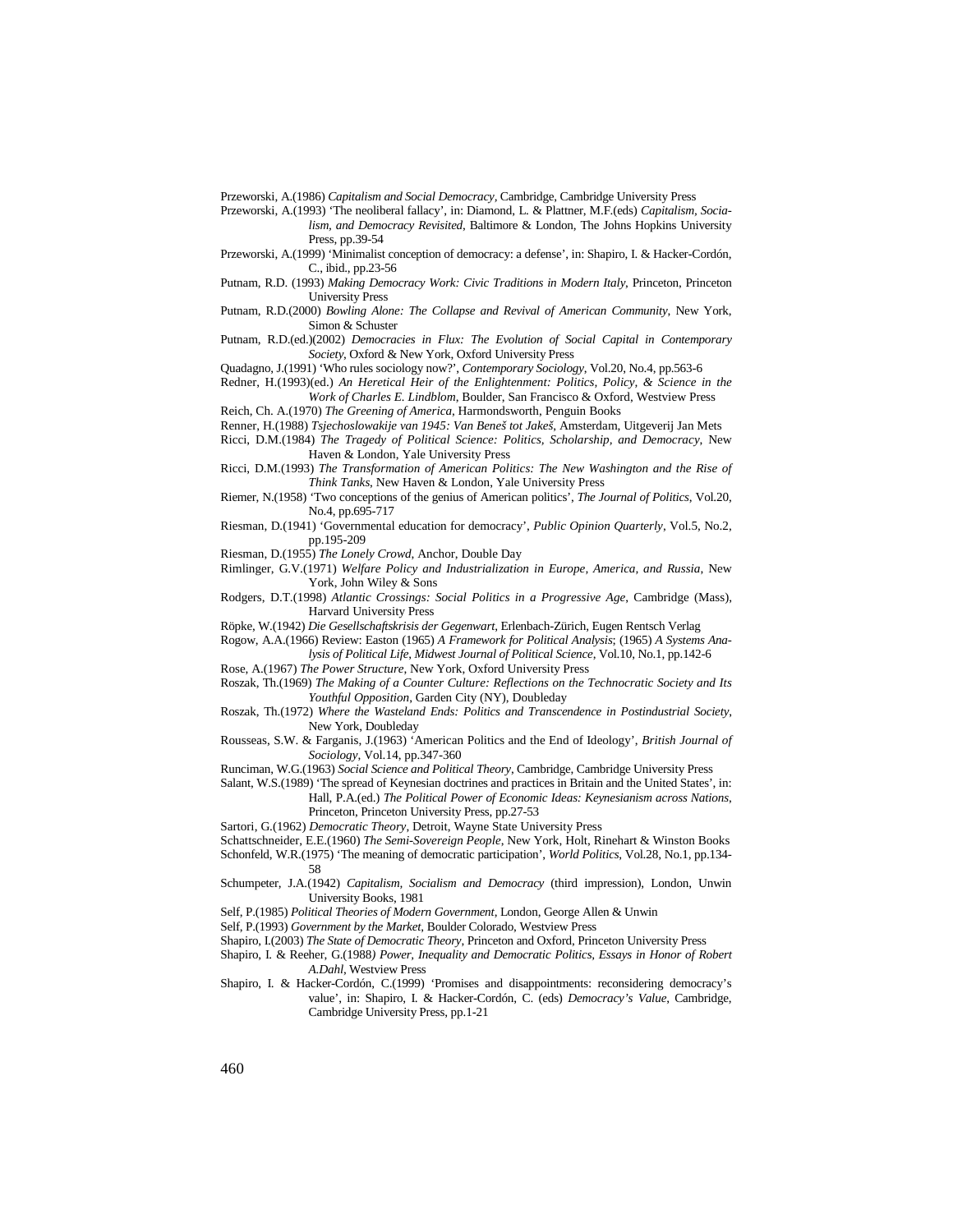Shaw, G.B.(1928) *The Intelligent Woman's Guide to Socialism and Capitalism*, New York, Brentano's Publishers

Shils, E.(1955) 'The end of ideology?', *Encounter*, november

Sibley, M.Q.(1962) 'The limits of behavioralism', in: Charlesworth, J.C.(ed.) *Contemporary Political Analysis*, New York, The Free Press, 1967, pp.51-72

Simon, H.A.(1947) *Administrative Behavior: A Study of Decision-Making Processes in Administrative Organisations*, New York, The Free Press

Skinner, Q.(1973) 'The empirical theorists of democracy and their critics: a plague on both their houses', *Political Theory*, Vol.1, No.3, pp.287-306

Smith, D.G.(1964) 'Pragmatism and the Group Theory of Politics', *The American Political Science Review*, Vol.58, No.3, pp.600-10

Smith, R.M.(1997) 'Still Blowing in the wind: the American quest for a democratic, scientific political science', *Daedalus, Journal of the American Academy of Arts and Sciences*, Vol.126, No.1, pp.253-89

Smith, R.M.(2002) 'Should we make political science more of a science or more about politics?', in: *Political Science & Politics*, Vol.xxxv, No.2, pp.199-202

Solomon, A.(2001) *The Noonday Demon: An Atlas of Depression*, New York, Touchstone

Somit, A. & Tanenhaus, J.(1964) *American Political Science: A Profile of a Discipline*, New York, Atherton Press

- Storing, H.J.(1962)(ed.) *Essays on the Scientific Study of Politics*, New York, Holt, Rinehart and Winston, Inc.
- Strauss, L.(1962) 'An Epilogue', in: Storing, H.J.(ed.) *Essays on the Scientific Study of Politics*, ibid., pp.305-27

Surkin, M. & Wolfe, A.(1970) 'Introduction', in: Surkin, M. & Wolfe, A.(eds) *An End to Political Science: The Caucus Papers*, New York, Basic Books, pp.3-12

Surkin, M.(1970) 'Sense and non-sense in politics', in: Surkin, M. & Wolfe, A.(eds) *An End to Political Science*, ibid., pp.13-33

Taylor, Ch.(1967) 'Neutrality in political science', in: Laslett, P. & Runciman, W.G.(eds) *Philosophy, Politics and Society*, third series, Oxford, Blackwell, pp.25-57

Taylor, Ch.(1971) 'Interpretation and the sciences of man', *The Review of Metafysics*, Vol.25, No.1

Taylor, Ch.(1979) 'Atomism', in: Kontos, A.(ed.) *Powers, Possessions, and Freedom*, Toronto, University of Toronto Press, pp.39-61

Taylor, Ch.(1991) *The Ethics of Authenticity*, Cambridge (Mass.) and London, Harvard University Press

Taylor, Ch.(1992) *Multiculturalism and `The Politics of Recognition'*, Princeton, Princeton University Press

Tilly, Ch.(1984) *Big Structures, Large Processes, Huge Comparisons*, New York, Russell Sage Foundation

Tocqueville, de A.(1835/1840) *Democracy in America* (*De la Démocratie en Amérique*; the Henry Reeve text, edited by Phillips Bradley), London, David Campbell, Everyman's Library, 1994 Toulmin, S. (1961) *Foresight and Understanding*, New York, Harper and Row

Trommel, W.(2003) 'Zekere verbanden? Over de onderzoeksmethode van het SCP', *Beleid en Maatschappij*, Vol.30, No.1, pp.42-5

Trommel, W., Heffen, O. van, Veen, R. van der (2001) 'Marktwerking in de publieke sector', *Beleid en Maatschappij*, Vol.28, No.3, pp.130-39

Tromp, B.(1976) 'Socialisme, organisatie en democratie', *Socialisme en Democratie*, Vol.32, No.4

Tromp, B.(1981) *Het Falen der Nieuwlichters*, Amsterdam, De Arbeiderspers

Tromp, B.(2001) 'Een partijloze democratie, of: het einde van de politieke partij?', *Socialisme & Democratie*, Vol.57/58, No.1, pp.544-54

Truman, D.B.(1951a) *The Governmental Process: Political Interests and Public Opinion*, New York, Alfred A. Knopf

Truman, D.B.(1951b) 'The implications of political behavior research', Social Science Research Council, *Items*

Truman, D.B.(1959) 'The American System in Crisis', *Political Science Quarterly*, No.4, pp.481-97

Truman, D.B.(1971) 'Introduction to the second edition', in: *The Governmental Process*, New York, Alfred A. Knopf, pp.xvii-xlviii

Valk, J.M.M. de (1996) 'Authenticiteit in de politiek', *Streven: Cultureel Maatschappelijk Maandblad*, Vol.63, No.7, pp.579-88

Vivian, J.(1976) *Wood Heat*, Emmaus (Penn), Rodale Press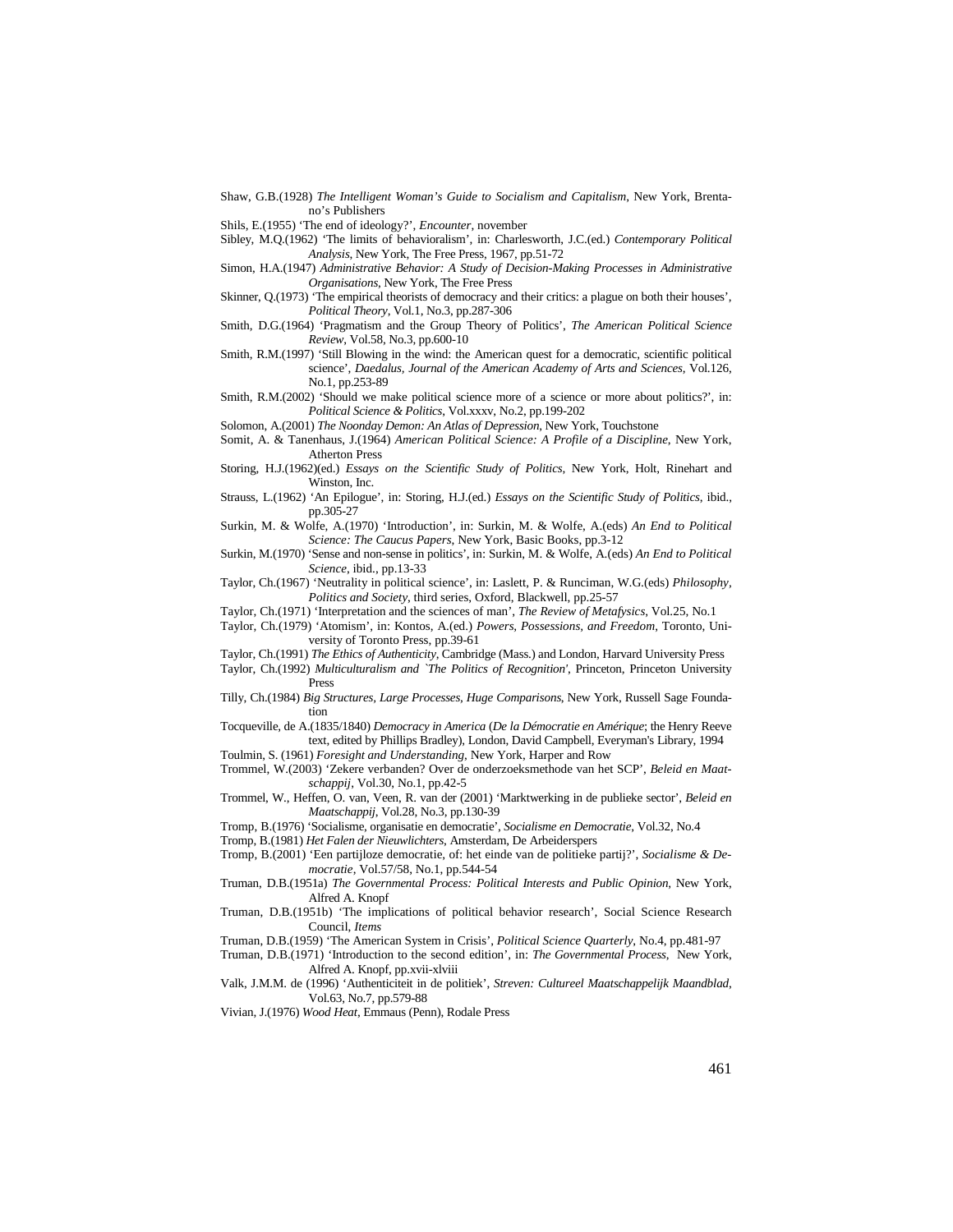- Walker, J.L.(1966) 'A critique of the elitist theory of democracy', *The American Political Science Review*, Vol.60, No.2, pp.285-95
- Walker, J.L.(1966) 'A reply to "Further reflections on 'The elitist theory of democracy'"', *The American Political Science Review*, Vol.60, No.2, pp.391-2
- Wallas, G.(1908) *Human Nature in Politics*, third edition, New York, Alfred A. Knopf, 1921
- Warren, M.(1992) 'Democratic theory and self-transformation'*, The American Political Science Review*, Vol.86, No.1, pp.8-24
- Weber, M.(1904) *Die 'Objektivität' sozialwissenschaftlicher und sozialpolitischer Erkenntnis*, in: *Gesammelte Aufsätze zur Wissenschaftslehre* (tweede, door J.Winckelmann bezorgde editie), Tübingen, J.C.B.Mohr, 1973
- Weber, M.(1917) *Der Sinn der 'Wertfreiheit der Soziologischen und ökonomischen Wissenschaften*, in: *Gesammelte Aufsätze zur Wissenschaftslehre* (tweede, door J.Winckelmann bezorgde editie), Tübingen, J.C.B.Mohr, 1973
- Weber, M.(1919) *Science as a Vocation* (*Wissenschaft als Beruf*, vert. Gerth, H.H. & Wright Mills) in: Gerth, H.H. & Wright Mills, C.(eds) *From Max Weber*, ibid.
- Weber, M.(1978) *Economy and Society: an Outline of Interpretive Sociology* (*Wirtschaft und Gesellschaft: Grundrisse der verstehende Soziologie*; vierde, door J.Winckelmann geredigeerde editie 1958; vert. Fischoff, E., Gerth, H. et al; geredigeerd door Roth, G. en Wittich, C.), Berkeley, Los Angeles and London, University of California Press, 1978
- Wetenschappelijke Raad voor het Regeringsbeleid (2002) *Mondiger of Moeilijker: Een Studie naar de Politieke Habitus van Hedendaagse Burgers*, 's Gravenhage, SDU
- Wiardi Beckmann Stichting (2002) *Grenzen aan de Markt: Privatisering en de Hervorming van de Publieke Sector*, Amsterdam
- Wilensky, H.L.(2002) *Rich Democracies: Political Economy, Public Policy, and Performance*, Berkeley, University of California Press
- Williams, R.(1961) *The Long Revolution*, Harmondsworth, Penguin Books, 1984
- Wilson, J.Q. (1962) *The Amateur Democrat*, Chicago, University of Chicago Press
- Woldring, H.E.S.(1986) *Karl Mannheim: The Development of his Thought: Philosophy, Sociology and Social Ethics* (vertaald door S.M.Wiersma), Assen, Van Gorcum
- Wolfinger, R.E.(1974) *The Politics of Progress*, Englewood Cliffs (N.J.), Prentice Hall
- Wolin, Sh.S.(1960) *Politics and Vision: Continuity and Innovation in Western Political Thought*, Boston, Little, Brown and Company
- Wolfe, A.(1970) 'The professional mystique', in: Surkin, M. & Wolfe, A.(eds) *An End to Political Science*, ibid., pp.288-310
- Yergin, D. and Stanislaw, J.(1998) *The Commanding Heights: The Battle Between Government and the Marketplace that is Remaking the Modern World*, New York, Touchstone
- Zijderveld, A.C.(1987) *De Samenleving als Schouwspel: Een Sociologisch Lees- en Leerboek* (tweede, herziene druk), Utrecht, Lemma, 1991
- Zinn, H.(1998) *The Twentieth Century: A People's History*, New York, HarperPerennial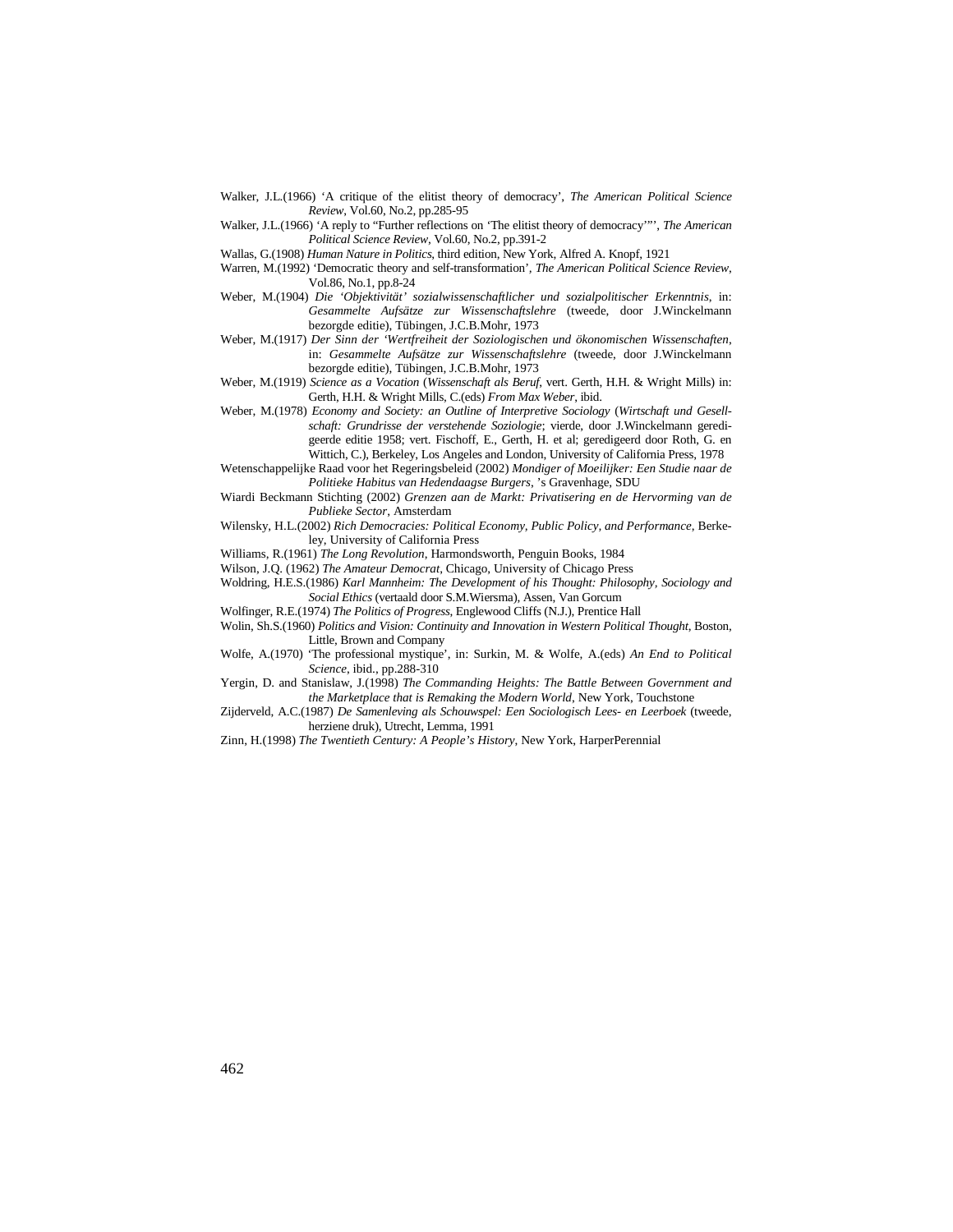## **Register**

## **Namen**

Ackerman, Bruce, 277 Adorno, Theodor, 55, 99, 126, 171 Albeda, Wil, 105 Algemene Rekenkamer, 95 Almond, Gabriel, A., 29, 37, 137, 145-49, 171, 243, 262, 273, 276, 302, 311, 312, 381, 387, 389, 396, 405, 413 Althusius, Johannes, 98 *American Political Science Association*, 56, 145, 186, 323, 361, 363, 370, 410 Annan, Kofi, 237 Annan, Noel, 415 Anstadt, Milo, 297 Aristoteles, 126, 177, 270, 275, 295, 375, 377, 382 Aron, Raymond, 24 Arrow, Kenneth, 185, 189, 303, 306 Astin, Alexander, 349 Attlee, Clement, 17 Austin, John, 30 Bachrach, Peter, 220, 261, 268, 274, 306, 317-18, 322-4, 344, 363-4, 384 Baker, Ernest, 98, 264 Balkenende, Jan-Peter, 114, 333, 392 Ball, Terence, 21, 23, 49, 133, 372 Banfield, Edward C., 311, 327, 389 Banning, Willem, 423 Baratz, Morton, 220, 317-18, 322-4, 344, 363-4 Barnard, Chester, 137 Barnes, Samuel H., 240 Barry, Brian, 24, 32, 364 Baumol, William, 81, 132, 303 Bay, Christian, 261, 274, 275, 295, 302, 319, 363, 374, 381, 408, 417-21, 433, 442, 443, 445 Beard, Charles, 30, 188 Beck, Ulrich, 423 Becker, Paul, 297, 436 Becker, Howard S., 440 Beer, Samuel H., 262 Bell, Daniel, 56, 133, 363 Bendix, Reinhard, 148 Benney, Mark, 56 Bentham, Jeremy, 24, 40, 124, 274

Bentley, Arthur F., 10, 33-40, 60, 74, 107, 132, 137, 139, 145-8, 158, 166, 179, 194, 263, 303, 305, 308, 403, 407 Berelson, Bernard R., 56-9, 65, 130, 168, 261-6, 273, 275, 301, 303, 311-12, 389, 409, 415 Berg, Joop van den, 296 Berger, Thomas, 383 Berger, B.M., 433 Berke, Richard L., 193 Berlin, Isaiah, 2, 24, 52, 81, 133, 156, 178, 241, 260, 264, 284, 368, 374-8, 381, 396, 406, 412, 444-5 Berns, Walter, 407 Bernstein, Eduard, 124, 133 Bernstein, Richard J., 174, 180 Beus, Jos de, 413 Beveridge, William, 15, 17, 21 Bismarck, Otto E.L. von, 15, 31 Blair, Tony, 181, 193, 291 Blix, Hans, 74 Blokland, Talja V., 97, 216, 291 Bluhm, William T., 81, 374-7, 383, 406, 419 Boivin, Bertus, 296 Böll, Heinrich, 251 Bonjean, Charles, 338, 343, 346 Boonstra, Cor, 118 Boorstin, Daniel, 21-2, 55, 130, 133, 197 Bos, Wouter, 114 Bosmans, J., 19 Bottomore, Tom, 384 Bradshaw, A., 319 Brecht, Arnold, 51-2, 57, 263, 367, 375, 410- 14, 444 Brentano, Margherita von, 366 Brink, Gabriël van den, 114 Broder, David S., 300 Broek, Andries van den, 245 Bryce, James, 30 Brzezinski, Zbigniew, 371 Buchanan, James, 10, 303 Buckley, William F., 78 Burdick, Eugene, 262 Burke, Edmund, 10, 197, 267, 369, 389 Burnham, James, 94, 271, 337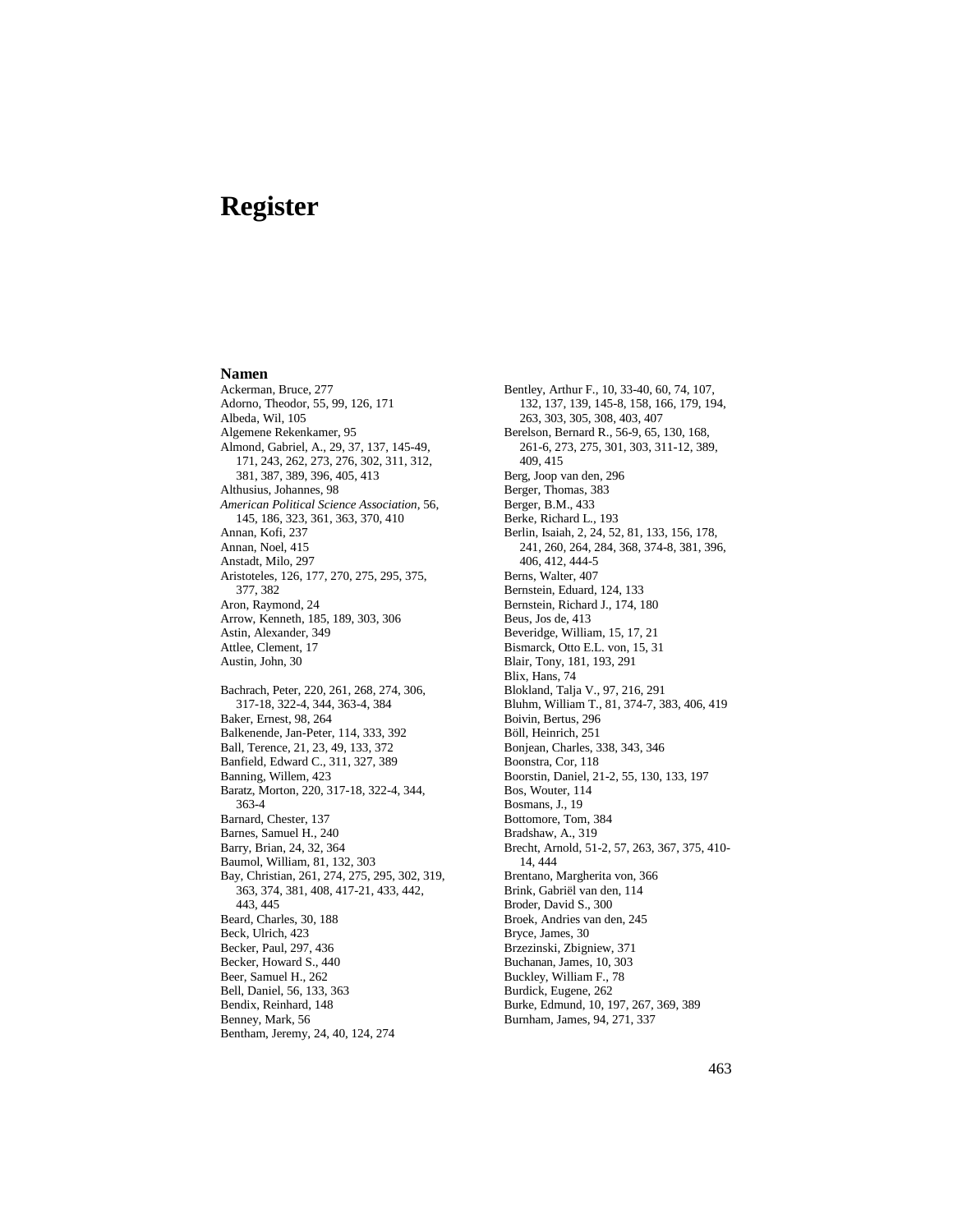Bush, George W., 40, 57, 74, 104, 181, 194, 246, 293, 343, 350-3, 356 Business Council, 337, 339 Calhoun, John C., 37 Campbell, Angus, 55, 56, 217, 253 Cantril, Hadley, 171, 239 Carothers, Thomas, 248 Carter, Jimmy, 339-40 Catlin, George E.G., 31, 40, 137, 145, 158, 387 Caucus for a New Political Science, 322-3, 361, 366, 368, 370 Center for Advanced Study in the Behavioral Sciences, 189, 204 Center for Budget and Policy Priorities, 348 Center for Ethics and Government, 355 Center for Public Integrity, 354 Center for Responsive Politics, 301, 350, 352, 354 Centraal Bureau voor de Statistiek, 373 Centraal Planbureau, 19 Chalmers, Alan, 396 Cheney, Dick, 74, 351-2 Chicago School, 10, 15 Chomsky, Noam, 408 Churchill, Winston, 17, 250 Cibulka, Petr, 251 Clark, J.M., 122 Clarke, Richard A., 74 Cleaveland, Frederic, 132 Clinton, William, J. 56, 298 Clinton Hillary Rodham, 350 Coe, R.D., 135 Cohn-Bendit, Daniel, 424 Coker, Francis W., 11, 31, 60 Cole, G.D.H., 21, 31, 36, 90, 275, 308, 369 Comte, August, 312 Connell, R.W., 312 Connolly, William E., 28, 259, 263, 311, 318-20, 322-3, 344, 364-5, 382-5, 390 Constant, Benjamin, 284 Converse, Philip E., 56, 217 Cook, John 381 Coolidge, Calvin 13 Corzine, John 350 Coser, Lewis 270, 347 *Council of Foreign Affairs*, 341 Crain, Robert L., 298 Crenson, Matthew A., 315, 323, 324, 325, 326, 331, 361 Crick, Bernard, 33, 35, 37, 137, 148, 368 Croly, Herbert, 31 Crosland, Anthony, 17, 422 Crowder, George, 444 Cuperus, René, 193, 297, 436 d'Hondt, Ed, 96

Dahrendorf, Ralph, 383 Daudt, Hans, 4, 18, 19, 135, 259, 278, 302, 303, 304, 305, 306, 309, 322, 366, 367, 373, 413 Davis, Lane, 261-2, 264-5, 267, 274-5, 295, 302, 312, 363, 446 Davis, Gray, 300 Democratische Partij, 44, 215, 222, 226-7, 350, 400 Dennis, Jack, 243 Dent, Frank R., 137 Derrida, Jacques, 396 Deutsch, Karl W., 176, 378, 383, 387, 396 Dewey, Donald, 17 Dewey, John, 10, 12, 16, 24-5, 31-2, 34, 37, 52-6, 67, 129, 140, 151, 264 Dewey, Thomas, 56 Dickinson, H.D., 11 Dijkstal, Hans, 319, 333 Dilthey, Wilhelm, 396 Doel, Hans van den, 113 Dolbeare, Kenneth, M., 21, 362 Domhoff, G. William, 64, 72, 209, 220, 335- 49, 351, 355, 404 Doorn, Jacques van 81, 97, 175, 413 Dostojewski, Fjodor, 399 Downs, Anthony, 56, 59, 130, 165-8, 181-2, 219, 274, 281, 294, 303, 306-8, 386, 396 Dror, Yehezkel, 86 Drucker, Peter, 38 Dryzek, John, 5, 145, 277 Dubcek, Alexander, 250 Duguit, Leon, 11, 31 Duncan, Graeme, 261-66, 274-5, 295, 302, 312, 363 Dunlop, John, 166 Dunning, W.A., 156 Durkheim, Emile, 101, 148, 312, 383 Easton, David, 29, 30, 33, 57, 145-6, 149, 151-61, 166, 168-82, 208, 219, 224, 243, 266, 363, 381, 385-90, 393, 396-7, 403, 406, 409, 415 Eatwell, John, 253 Eckstein, Harry, 243, 262, 273, 301 Edwards, Bob, 277 Eijk, Cees van der, 319 Eldersfeld, Samuel J., 34, 147-8, 179 Elliott, William E., 31, 32, 40, 145 Ellul, Jacques, 425 Erhard, Ludwig, 18 Esping-Andersen, Gosta, 232 Etzioni, Amitai, 86, 263, 319, 423 Euben, Peter, 362 Eucken, Walter, 18 Eulau, Heinz, 33, 34, 132, 146-9, 171-2, 176, 179-80, 219, 374, 400, 403, 409, 415

Fainsod, Merle, 238

Daalder, Hans, 18, 242, 366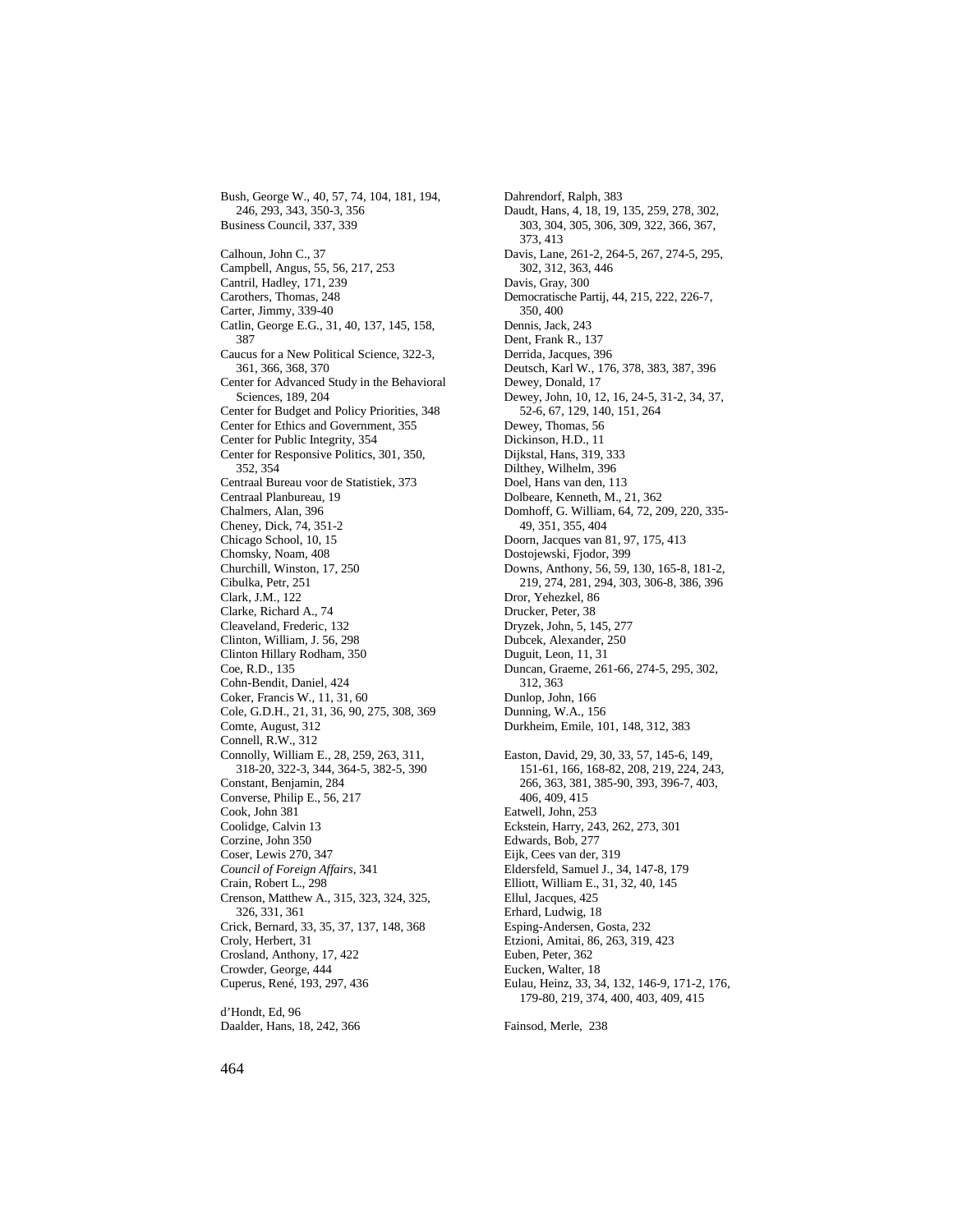Farganis, James, 133, 261 Farr, James 5, 145-6, 173-4, 179 Russell, Feingold, 349 Feyerabend, Paul, 380 Fichte, Johann Gottlieb, 30 Figgis, John, 11, 31, 36 Fishkin, James S., 277, 294 Foner, Jack, 131 Foot, Michael, 181 Ford, Henry, 13 Fortuyn, Pim, 108, 218-9, 331, 333, 392, 434 Foucault, Michel, 396 Frankfurter, Felix, 31 Freud, Sigmund, 50, 148 Friedman, Milton, 10, 16, 361 Fromm, Erich, 49, 127, 408, 436 Gadamer, Hans-Georg, 396 Galbraith, John Kenneth, 36, 117, 239, 422, 425 Galileo, 382 Gallie, W.B., 152, 161, 316 Gandhi, Mohandas, 38 Gans, Herbert, 137, 239 Garson, David, 5, 30, 31, 35, 137 Geelhoed, Ad, 122 Gellner, Ernest, 163 Gergen, David, 371 Germino, Dante, 425 Gerth, Hans, 136, 148 Giddens, Anthony, 423 Gierke, Otto von, 31 Ginsberg, Allen, 424 Glazer, Nathan, 422 Goldmann, Lucien, 366 Goldschmidt, Maure, 363, 372, 389 Goldstein, Marshall, 219 Goodin, Robert E., 4, 86, 137, 219, 305 Goodman, Paul, 421 Gore, Al, 40, 56, 194, 350, 352-3, 356 Gorz, André, 114, 124, 348 Gottwald, Klement, 250 Gramsci, Antonio, 321, 369 Gray, John, 32, 52, 152, 412, 444 Greaves, H.R.G., 133, 258, 363, 368, 415, 422-3 Green, Andrew, 255-6 Green, Donald, 182, 405 Green, Philip, 322, 362, 366 Grigg, Charles, 216-17 Grimes, Michael, 338 Grodeland, Ase, 257 Gross, Bertram, 33, 132 Gumplowicz, Ludwig, 35 Gunn, J.A.W., 55 Gunnell, John G., 29, 31-2, 259 Gurr, Ted D., 404 Gutmann, Amy, 277 Haack, Susan, 25

Habermas, Jürgen, 277 Hacker, Andrew, 331, 345, 364 Hacker-Córdon, Casiano, 135 Hague, William, 181 Hale, Myron, 33-4, 36, 364 Hamilton, Alexander, 29, 186 Harmsen, Ger, 366 Harrington, Michael, 363 Harris, Louis, 435 Hartz, Louis, 22, 130, 262 Haug, Marie, R., 241 Havel, Václav, 248-9, 251-2, 255, 257, 260, 318 Hawley, Willis, 209, 338 Hayek, Friedrich, A., 10, 425 Heffen, Oscar van, 95 Hefner, Hugh, 424 Hegel, Georg, W.F., 30, 133 Held, David, 135, 302 Helmers, H.M., 204 Hempel, Carl G., 174 Henderson, A.M., 92, 136 Herring, Pendleton, 10, 37, 54, 137, 149, 158, 166 Hobbes, Thomas, 57, 186, 376-8, 389, 412 Hogan, D.N., 266 Homans, George, 96, 101 Hoop Scheffer, Jaap de, 68 Hoover, Herbert, 340 Horton, John, 383 Horwitz, Robert, 407 Hough, Jerry, 238 Houten, Bo Cornelis van, 366 Hrabal, Bohumil, 250, 251 Huizinga, Johan, 20 Hume, David, 10 Hunter, Floyd, 204-5, 207, 211, 219, 220, 316, 336 Huntington, Samuel P., 137, 147 Husák, Gustav, 250 Idenburg, Philip, A., 97 Ignatieff, Michael, 24 Inglehart, Ronald, 437, 438 Jager, Hugo de, 377 Jahanbegloo, Ramin, 412 James, William, 12, 24-7, 31-2, 37, 50, 52, 129, 217, 303 Janovitz, Morris, 34, 147-8, 179 Jaurès, Jean, 124 Jay, John, 29, 186 Jefferson, Thomas, 137, 186, 299 Jensen, Merrill, 188 Jhering, Rudolph von, 35 Johnson, Lyndon, 339, 340, 345, 400 Jouvenel, Bertrand de, 99, 101, 130, 161, 163-4, 175 Joyce, James, 430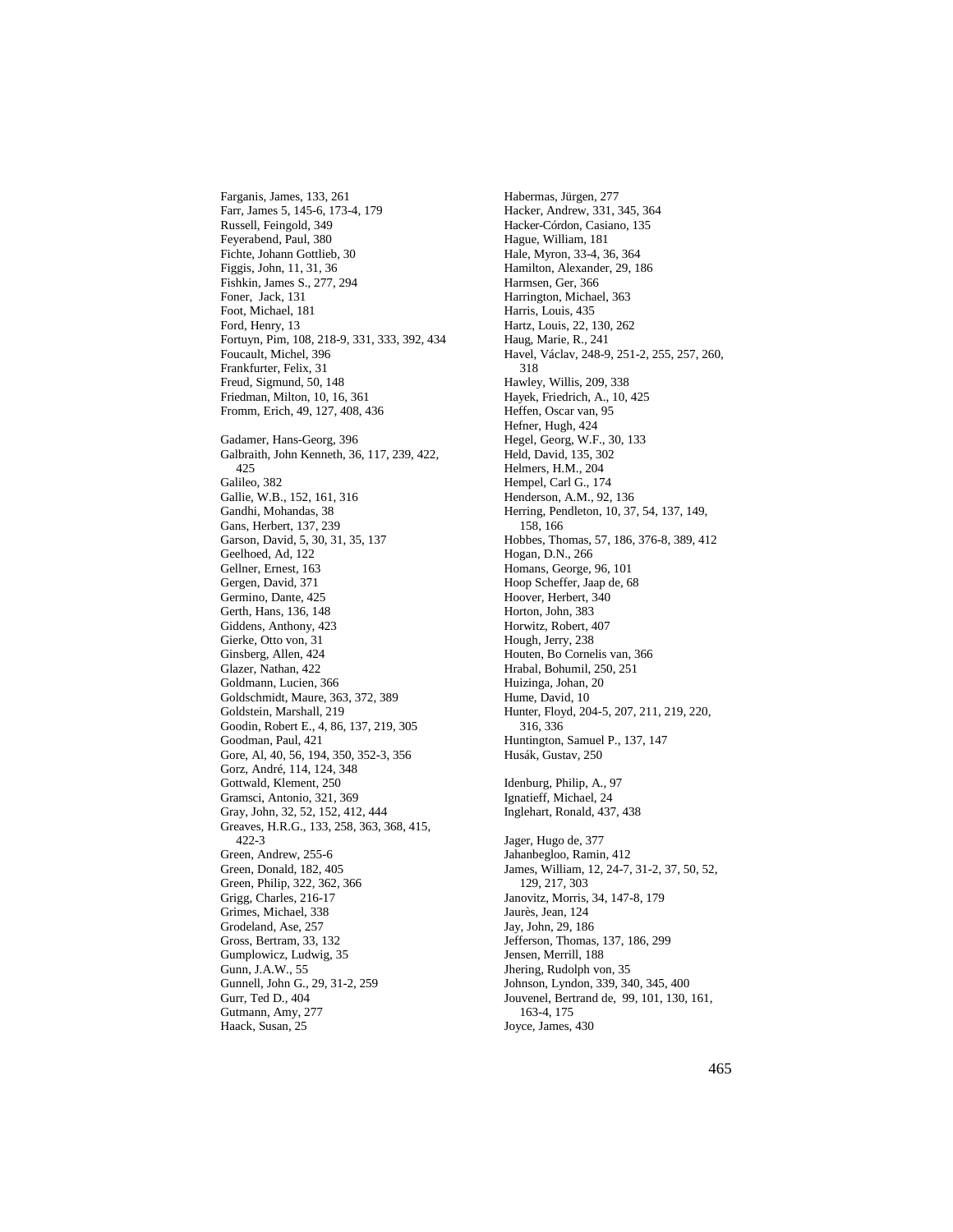Kaase, Max, 240 Kadt, Jacques de, 49, 153 Kahn, Brian, 65 Kalma, Paul, 125, 133 Kant, Immanuel, 24, 126, 377 Katz, Elihu, 298 Katznelson, Ira, 278 Kaufman, Arnold, 364 Kautsky, Karl, 124 Kelsen, Hans, 52 Kelso, William, 24 Kennedy, John F., 231, 340 Kennedy, William, 298 Kent, Frank R., 49 Kerbo, Harold, 345-6 Kerns, Peggy, 354 Kerr, C., 122 Kerry, John F., 351-2 Ketcham, Ralph, L., 196-9 Kettler, David, 361, 364 Key, Victor, O., 37, 145, 147-9, 158, 219, 226, 228, 231, 262, 268, 271, 312 Keynes, John Maynard, 14-6 Kim, K.W., 178, 363, 399, 400 Kissinger, Henry, 371 Klaus, Václav, 249, 255 Klein, Joe, 298 Klíma, Ivan, 249-51, 257 Klingemann, Hans-Dieter, 4, 137, 219 Knepper, David, 219 Knight, Frank H., 10 Köbben, André, 405 Kohnstamm, Jacob, 299 Kok, Wim, 108 Kornhauser, William, 311, 383 Koshechkina, Tatyana, 257 Krleza, Miroslav, 417 Kroes, Rob, 296 Krugman, Paul, 348 Kruithof, Jaap, 366 Kuhn, Thomas, 26, 345, 362, 380, 396 Kundera, Milan, 250, 251 Kymlicka, Will, 32, 241, 279 Lademacher, Horst, 19 Laing, R.D., 424 Lakatos, Imre, 380 Lane, Robert E., 1, 2, 78, 104, 126-7, 167, 171, 219, 239-40, 245, 277, 331-2, 337, 341, 356, 371, 384, 390-1, 402, 432-41, 447 Lane, Helen, 293 Lange, Oskar, 11, 89, 90 LaPalombara, Joseph, 244 Laski, Harold J., 11, 21, 30-2, 36, 40, 145, 304, 308, 332, 369 Laslett, Peter, 277, 425 Lasswell, Harold, 11, 35, 51, 63, 68, 126-7, 137, 145, 147-8, 166, 171, 337, 381, 407

Latham, Earl, 10, 29, 33, 35-40, 60, 107, 137-8, 147, 166, 194, 263, 305, 308 Laeyendecker, L., 423 Lazarsfeld, Paul, 56, 148, 168, 254 Lehning, Percy B., 135, 174, 304-6, 308-9, 368, 413 Lenin, Wladimir I., 369 Lenski, Gerhard, 383 Leonard, Stephen T., 5, 23, 145 Lerner, Abba, 89, 90 Levinson, Sanford, 322, 362, 366 Lewis, Lionel, 338 Lieberman, Joe, 353, 354 Lijphart, Arend, 18, 242-3, 247 Lindblom, Charles, E., 2-13, 21-4, 27-8, 30, 33, 36, 41, 48, 52, 60-2, 67-8, 70, 73, 77- 146, 150, 155, 157, 161, 164-8, 174, 177, 181-2, 185, 190-1, 196, 205, 213, 215, 224, 239, 259, 289, 295, 303-5, 307-8, 310, 327-8, 330-1, 336, 340, 347, 355-6, 359, 361, 371, 384, 386, 389, 391-3, 400, 414, 418, 427, 441-2, 444 Lindsay, A.D., 11, 156, 264 Lineberry, Robert, 220, 346 Lippmann, Walter, 32, 50-1, 53, 63-4, 137, 262 Lipset, Seymour M., 56, 133, 171, 228, 232, 262, 271, 273, 363 Lipsitz, Lewis, 315, 323, 330-4, 362-3 Liu Shaochi, 369 Locke, John, 22, 24, 57, 175, 377, 378 Lopreato, Joseph, 338 Lowell, Lawrence, 50-1 Lowi, Theodore J., 122, 322, 340, 364 Luckmann, Peter, 383 Luebke, Paul, 346 Lukács, Georg, 369 Lukes, Steven, 182, 261-66, 274, 275, 295, 302, 312, 315-6, 318-23, 344, 363 Lynd, Helen, M., 38, 212 Lynd, Robert S., 38, 176, 212 Machiavelli, Niccolò, 126, 175, 270, 376-7, 412 MacIver, Robert, 10, 130, 137, 153 Mackenzie, H.C., 262, 312 Mackenzie, W.J.M., 4, 368 Madison, James 28, 29, 30, 37, 40, 186, 187, 188, 191, 192, 197, 198, 199, 228, 311 Mailor, Norman, 425 Mair, Peter, 436 Maitland, F.W., 31, 36, 308 Mann, James, 74 Mannheim, Karl, 1-10, 15-6, 21, 48-3, 61, 63, 65, 69-70, 73, 79-80, 86, 93-4, 99, 126-7, 129-30, 132, 134-43, 150, 153-6, 159, 163-4, 174-5, 181, 183, 225, 263, 284, 302-4, 370-73, 383, 388, 392-3, 396, 399, 408, 414, 417, 423-8, 432-3, 447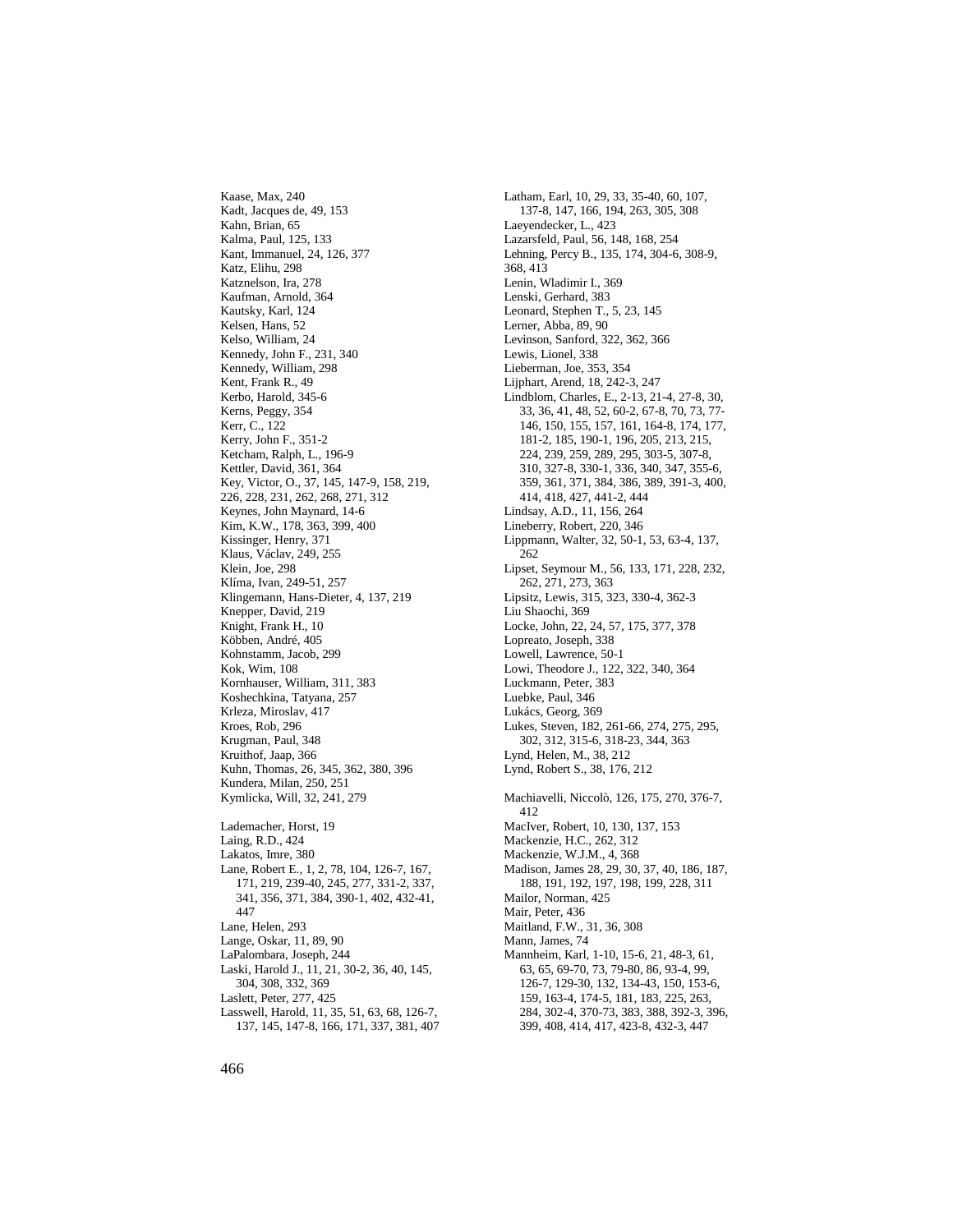Mao Tse-tung, 369 Marcuse, Herbert, 384, 408, 424-5, 429 Marx, Karl, 10, 115, 124, 137, 148, 239, 295, 312, 369, 376-7, 384, 415, 417, 425 Maslow, Abraham H., 420-1 Mayo, Henry, 262, 273 McCain, John, 40, 349, 352 McCarthy, Eugene, 131 McClosky, Herbert, 22, 164, 171 McCoy, Charles, 259, 362-3, 370 McIlwain, C.H., 156 McPhee, William, 56 Meade, J.E., 10 Melkert, Ad, 108, 333 Menand, Louis, 27, 33, 35-6 Merriam, Charles, 32, 35, 51, 87, 99, 130, 137, 146-8, 158, 179 Mertens, P.J.J., 204 Merton, Robert, 99, 154 Messing, F., 19 Michels, Roberto, 97, 148, 190, 229, 262 Mikulik, Josef, 257 Milbrath, Lester, W., 262, 273 Mill, James, 24, 57, 124, 274, 377 Mill, John Stuart, 24, 53, 124, 153, 225, 241. 263, 267, 270, 275, 295, 302, 320, 376-7, 415 Miller, Warren, E., 56, 186, 217 Miller, William, 257 Mills, C.Wright, 132, 136, 140, 205-6, 316, 319, 322, 337, 384, 422 Mineta, Norman Y., 353 Mishler, William, 244, 254 Misztal, Barbara, 257 Mokken, R.J., 204 Molleman, Henk, 296 Monnet, Jean, 17 Moon, J.Donald, 166, 168, 174, 396-8, 403-5 Morgan, Douglas, 198-200, 379-80, 419 Morgenthau, Hans, 145 Morris, Debra, 52 Morris, Dick, 298-300 Morris-Jones, W.H., 262, 266, 273 Mosca, Gaetano, 148, 190 Müller-Armack, Alfred, 18 Mumford, Lewis, 96, 436 Munro, William Bennett, 37 Mussolini, Benito, 13, 250 Nader, Ralph, 20, 234, 301, 356 Nagel, Ernest, 174 Nagel, Jan, 296 Nauta, Lolle, 366 Neumann, Franz, 148 New School for Social Research, 410, 412 Newton, Isaac, 160, 382 Nietzsche, Friedrich, 48, 376, 377 Nixon, Richard M., 20, 231, 340

Nolens, Willem, 18

Norman, Richard, 82 Nourse, E.G., 122 Novotný, Antonin, 250 Nozick, Robert, 409 Oakeshott, Michael, 153 Odegard, Peter, 37, 137 Ono, Shin'ya, 363, 369 Ortega y Gasset, José, 20, 101 Orton, John, 153 Oseguera, Leticia, 349 Ostrogorski, Moisei, 229 Paine, Thomas, 275 Parenti, Michael, 315-6, 322-3, 326-31, 335, 361-2 Pareto, Vilfredo, 148 Parry, Geraint, 135, 302 Parsons, Talcott, 58, 92, 130, 136, 157, 262, 271, 312, 383, 389 Partij van de Arbeid, 19, 114, 296, 297 Pateman, Carole, 135, 261-2, 273-6, 288-9, 293, 295, 301 Patterson, James, 372, 422 Patterson, Orlando, 370 Patterson, Thomas E., 1, 247 Peirce, Charles, Sanders, 24-5, 37 Pennock, Roland, 190, 196, 264, 267, 295 Perone, Herbert, 353 Petras, James, 361, 363, 389 Pharr, Susan J., 1, 435, 436 Piketty, Thomas, 348 Pirsig, Robert, M., 421 Plamenatz, John, 262, 273 Plato, 126, 175, 177, 295, 412 Playford, John, 259, 362-3, 370 Plijter, R.C., 204 Ploeg, Rick van der, 343 Polanyi, Karl, 10, 21, 425 Polsby, Nelson W., 12, 128, 147, 165, 168, 204, 208, 219, 260, 269, 316, 323, 325, 327, 341, 343-4 Polybius, 10 Popper, Karl R., 10, 21, 52, 84, 133, 149, 150, 155, 162, 174, 205, 382 Postman, Neil, 371, 441 Pot<sup>ů</sup> <sup>č</sup> ek, Martin, 248, 255-6 Poulantzas, Nicos, 345 Pound, Roscoe, 31 Powell, Bingham, 381 Powell, Colin, 74 Price, Hugh, 10, 20, 219 Prothro, James, 216-17 Prybyla, Jan, 252-3 Przeworski, Adam, 252 Putnam, Robert D., 1, 117, 209, 244, 265, 277, 435, 436

Putnam, Hillary, 25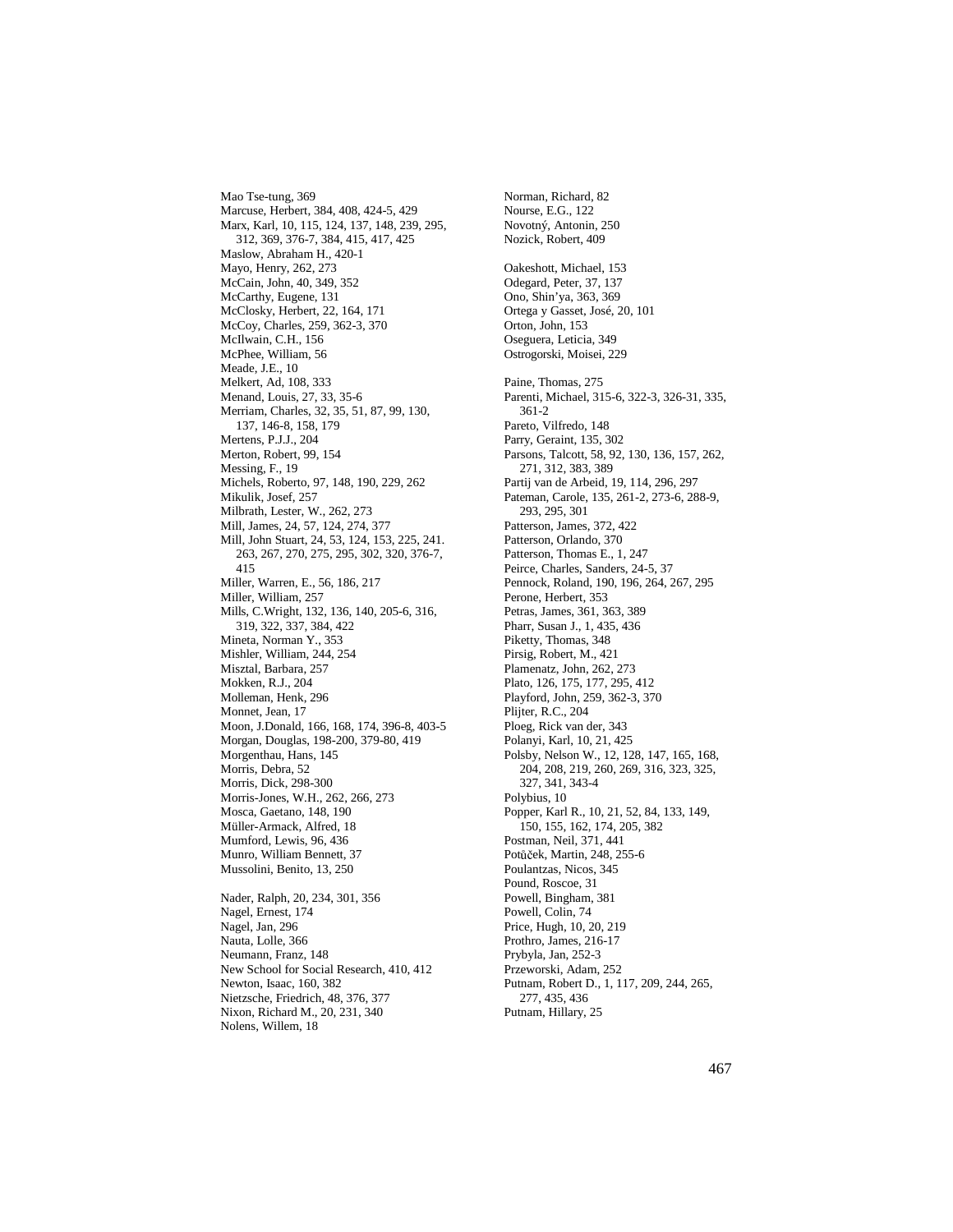Quadagno, Jill, 346

Raskin, Marcus, 361 Rawls, John, 241, 305, 409 Reagan, Ronald, 181 Redner, Harry, 10, 78 Reich, Charles A., 115, 408, 421, 424-36, 441, 443, 445 Renner, Hans, 250-2 Republikeinse Partij, 44, 226, 228, 325, 339, 350, 352 Ricardo, David, 124, 378 Ricci, David, 5, 10, 21-3, 29, 52, 54-5, 133, 149-50, 176-7, 339, 368 Rice, Condoleezza, 74 Rickert, Heinrich, 396 Ricoeur, Paul, 396 Riesman, David, 70, 327, 422 Rimlinger, G.V., 16, 18 Ringeling, Arthur B., 387 Rockefeller, John D., 14 Rodgers, Daniel, 9 Rogin, Michael, 362 Rogow, Arnold, 387 Roosevelt, Franklin D., 13, 14, 38, 212, 250, 340 Roosevelt, Theodore, 340 Roper, Elmo, 102 Röpke, Wilhelm, 18, 21, 101 Rorty, Richard, 25 Rose, Arnold, 327 Rose, Richard, 244, 254 Rosenbaum, David, 352 Rosenthal, U., 180 Rosenthal, Donald B., 298 Roszak, Theodore, 408, 421, 424, 428, 432 Roth, Günther, 135 Rousseas, Steven, 133, 261 Rousseau, Jean-Jacques, 10, 126, 143, 263-4, 270, 275, 283, 295, 302, 376-7, 384 Rowse, A.L., 140 Rumsfeld, Donald, 74 Runciman, W.G., 239 Russell, Bertrand, 81 Sabine, George H., 156 Saez, Emmanuel, 348 Salant, W.S., 14 Salinger, J.D., 430 Santen, J. van, 366 Sartori, Giovanni, 262, 273, 301 Sartre, Jean-Paul, 402 Schaar, John, 362 Schattschneider, E.E., 37, 137, 317, 324 Schonfeld, William, 276, 289, 302 Schröder, Gerhard, 193 Schubert, Glendon, 177 Schumacher, E.F., 421

Schumpeter, Joseph, 1, 3, 5, 6, 9, 10, 12, 14- 16, 21, 36, 48-50, 52, 54, 56-7, 63, 65, 79, 82, 89, 90, 93, 97-9, 117, 119, 130, 134-9, 158, 166, 181, 192, 194, 233, 261-2, 271, 273-5, 281, 284, 287, 293-5, 301-6, 310- 12, 327, 371, 373, 391-2, 396, 417, 423 Schwartz, Joseph, 363 Schwarzenegger, Arnold, 300 Scott, James C., 24, 370 Self, Peter, 28 Shapiro, Ian, 52, 135, 182, 277, 306, 405 Shaw, G.Bernard, 97 Shils, Edward A., 56, 133 Simmel, Georg, 87, 114, 312, 436 Simon, Herbert A., 10, 38, 67, 145, 147-8, 152, 158, 166, 387, 407 Skinner, Quentin, 365-6, 381, 419 Skocpol, Theda, 370 Small, Albion, 35 Smith, Adam, 10, 124, 378 Smith, David, 37 Smith, Rogers, 23, 305, 370-1, 406, 409 Smrkovský, Josef, 250 Sociaal en Cultureel Planbureau, 319, 434 Sociaal-Economische Raad, 19 Social Science Research Council, 149 Socrates, 412 Solomon, Andrew, 434-5 Solomon, Fredric, 269 Somit, Albert, 145, 259 Sorokin, Pitirim, 21 Speier, Hans, 148 Spencer, Herbert, 312, 378, 417 Spengler, Oswald, 20 Stalin, Yosif V., 13, 250, 252 Stanislaw, Joseph, 13, 14, 16, 17, 19 Stephen, David, 220, 346 Stevens, Wallace, 430 Stokes, Donald E., 56, 217 Stokman, F.N., 204 Stone, Clarence, 346 Stone, Walter, 350 Storing, Herbert, 407 Stouffer, Samuel, 217 Strauss, Leo, 407-8, 411-12 Strong, Tracy, 362 Sumner, William, 378 Surkin, Marvin, 322-3, 361-2, 366-7 Suskind, Ron, 74 Svara, James, 209, 338 Swaan, Abraham de, 81, 239 Taft, William, 340 Talmon, J.L., 266 Tanenhaus, Joseph, 145, 259 Taylor, Charles, 3, 89, 241, 365, 380-1, 388, 398, 406 Thatcher, Margaret, 181 Thompson, Tommy G. 353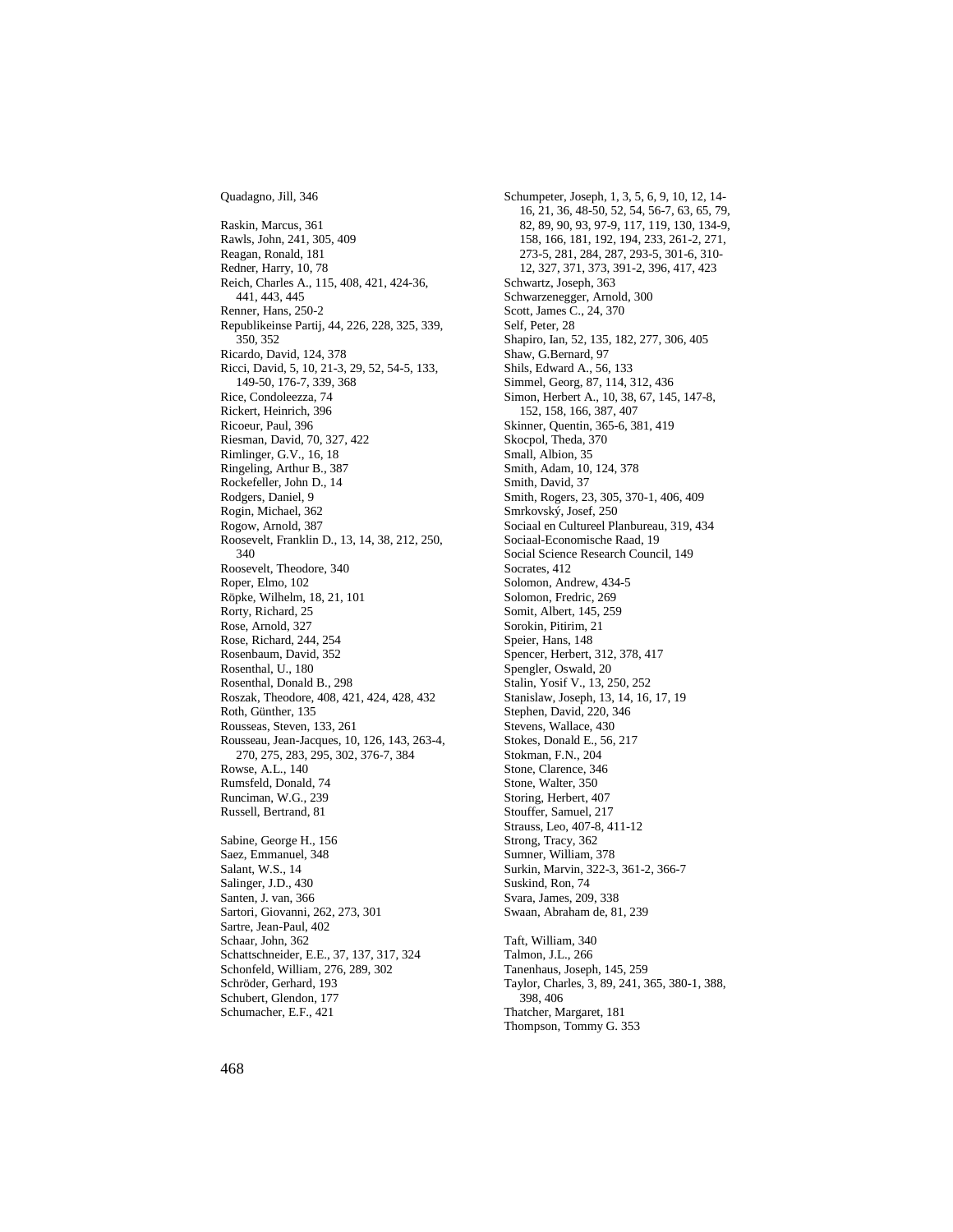Thompson, Victor, 137 Thoreau, Henry D., 430 Tilly, Charles, 164 Tocqueville, Alexis, 11, 28-9, 40, 48, 100, 101, 225, 263, 311-2 Tönnies, Ferdinand, 436 Toulmin, Stephen, 380, 382 Treitschke, Heinrich von, 31 Troeltsch, Ernst, 155 Trommel, Willem, 95, 434 Tromp, Bart, 296-7 Truman, David B., 10, 28, 33, 35, 37, 39, 40- 7, 54, 66, 68, 73, 101, 107, 111, 130, 132, 137-9, 145-9, 158, 166, 169, 180, 192, 194, 212, 229, 263, 268, 303, 305, 308, 311, 327, 340, 387 Truman, Harry, 56 Tufte,Edward, 82, 279 Underhill, David, 361 Uyl, Joop den, 21, 230, 423 Valk, J.M.M. de, 108 Van Dyke, Vernon, 367 Veen, Romke van der, 95 Verba, Sidney, 243, 262, 273, 276, 302, 311- 12, 389 Vermeulen, Frank, 230 Visser, Jelle, 366 Vitullo-Martin, Thomas, 325 Vivian, John, 421 Voegelin, Erich, 412 Volkspartij voor Vrijheid en Democratie, 319 Von der Muhll, George, 77, 132, 186, 360 Von Mises, Ludwig, 89, 90 Von Wright, Georg, 403-4 Voskuil, J.J., 328 Vries, Michiel de, 405, 413 Walker, John, 220, 261-2, 267-73, 275, 295, 302 Wallas, Graham, 32, 35, 50-1, 137, 145-8, 179, 303 Walzer, Michael, 32, 362 Warner, W. Lloyd 38 Watson, John B., 178, 403 Watts, Alan, 424 Webb, Beatrice & Sidney, 97, 124 Weber, Max, 1, 3, 5, 6, 8, 9, 11, 15, 18, 38, 48-9, 54, 56, 61, 65, 67, 74, 90, 92-4, 97- 8, 108, 117, 134-8, 140, 148, 174, 183, 206, 263, 271, 283-4, 287, 297, 304, 307, 312, 371, 391-2, 396, 403, 408, 410-17, 423, 425, 432-3, 441, 444, 447 Weinstein, Leo, 407 Wells, H.G., 97 Wetenschappelijke Raad voor het Regeringsbeleid, 114 Whyte, William F., 38, 96, 101, 422

Wiegel, Hans, 93 Wiener Kreis, 174 Wilber, Ch.K., 135 Wilensky, Harold L., 438 Williams, Raymond, 24, 261, 264, 265, 275, 295, 312, 444 Wilson, James Q., 262, 312 Wilson, Woodrow, 51, 220 Winch, Peter, 398 Windelband, Wilhelm, 396 Wirth, Louis, 436 Wittner, Lawrence, 20 Woldring, Henk, 140 Wolfe, Alan, 243, 322-3, 361-2, 366 Wolfe, Tom, 425 Wolfinger, Raymond E., 208, 341 Wolfowitz, Paul, 74 Wolin, Sheldon S., 261, 275, 295 Woodward, Julien, 102 Woolf, L., 140 www.epinet.org, 348 www.inequality.org, 285 www.opensecrets.org, 301, 350, 352, 353 www.presidentmatch.com, 301 www.publicintegrity.org, 354 www.selectsmart.com, 301 Yergin, Daniel, 13, 14, 16, 17, 19 Young, Iris Marion, 193, 277

Zijderveld, Anton, 97, 101 Zinn, Howard, 13, 20, 232 Zwanenburg, Michiel, 150

## **Zaken**

abstracte conceptie van het individu, 36, 182, 201, 358, 373, 403; *zie ook: methodologisch individualisme* Afrika, 237, 241, 247, 249 American creed of democracy and equality, 61, 216-7, 227, 268, 285 Amerikaanse Constitutie, 47, 186, 188, 225, 330 Amerikaanse politieke stelsel onmogelijkheid tot hervorming van, 47, 72 zijn openheid, 42, 45, 195, 232, 234, 322, 324, 380 antropologie, 36, 41, 172, 405 arbeiderszelfbestuur, 90, 119-20, 273, 276-7, 279, 286-9; *zie ook: marktsocialisme* Arrow's Paradox, 189 bargaining, 80, 87, 91-2, 95, 101, 107-12, 119, 121-3, 125, 127, 196, 223, 309 collectieve variant, 106, 121-3 en de rationaliteit van het beleid, 107-10 en hypocrisie en zelfverloochening, 108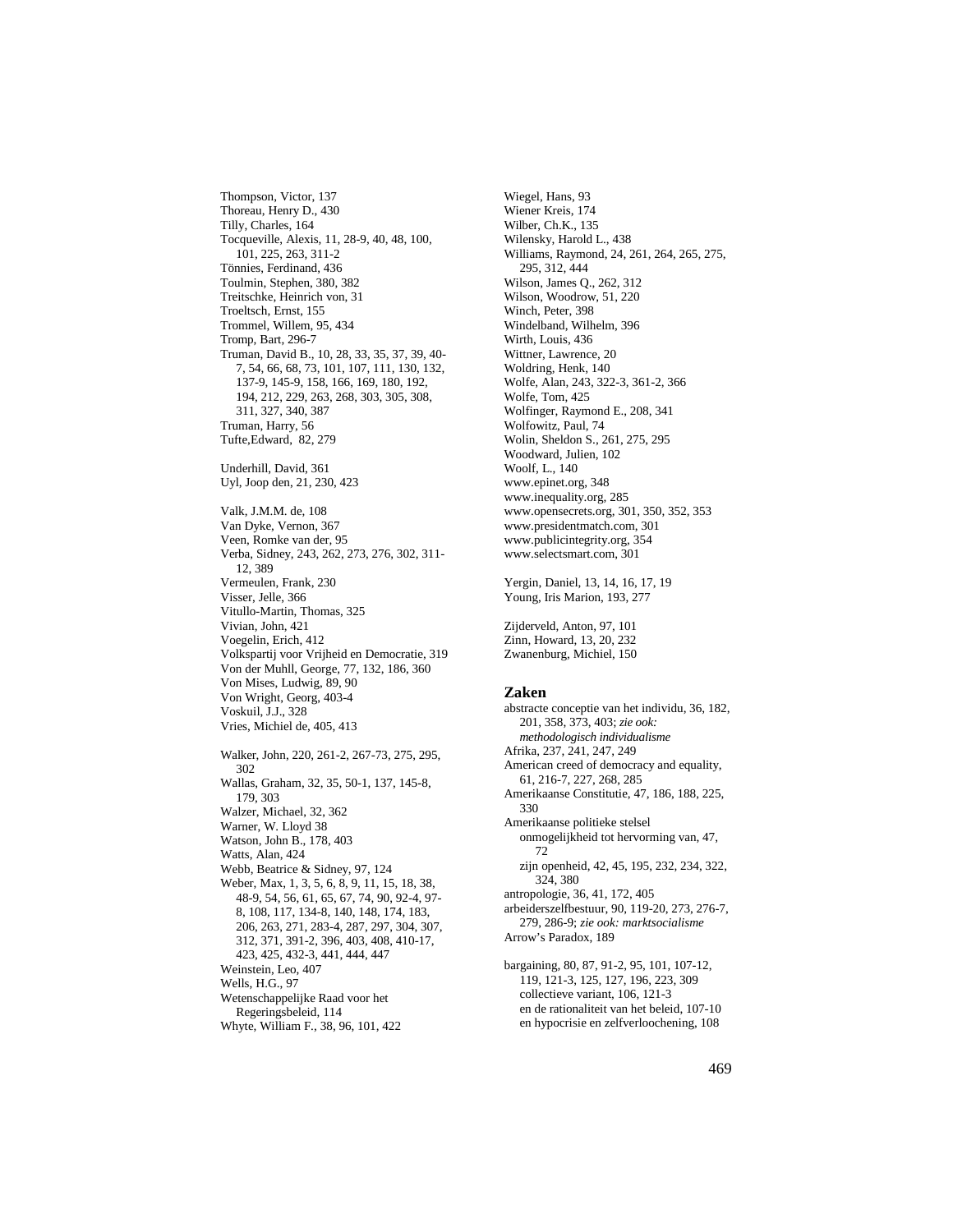en ongeorganiseerde belangen, 109, 123 behavioralisme, 6, 7, 13, 71, 145-85, 235, 259-61, 278, 298, 311, 323, 325-6, 357, 361, 364, 368-75, 379, 387, 389, 391, 403, 407-8, 412, 414, 420 versus behaviorisme, 178-9 behaviorisme, 33-6, 147-8, 178-9, 403, 420 behoeften versus wensen, 420 behoeftenhiërarchie, 420 belang definitie van, 244, 316-19, 321 algemeen belang, 3, 17, 29, 32, 37, 41, 73, 108-9, 111, 123, 137, 187, 234, 263-4, 267, 274, 287, 294-6, 360, 365, 402, 417- 8, 421, 429, 445-6 belangengroepen en algemeen belang, 40, 44-7, 73, 96, 108-9, 12-3, 234-5, 297, 350 en coherentie en consistentie van het beleid, 43, 46, 73, 107-12, 182, 224, 234; *zie ook: party government* en spelregels, 38, 44-6 hun interne democratie, 123 hun onvermijdelijkheid, 41-3 potentiële, 39, 43-6, 65, 210, 268 bestuurskunde, 67, 80, 129, 152, 170, 181, 368, 387, 405, 407, 413-4 en rationalisering, 414 bureaucratie kosten van, 93-5, 328 omschrijving van, 92 onvermijdelijkheid van, 92-5 bureaucratisering, 3, 8, 38, 71, 91-4, 287, 318, 322, 337, 423, 426 burgerschap, 7, 48, 75, 163, 254, 295-6, 436, 446; *zie ook: politieke participatie, en gemeenschapsvorming* buurtschappen, 96, 102, 291-2 checks and balances, 43, 100, 108, 111, 187, 192, 224, 237 civil society, 242, 248, 254-5, 257; *zie ook: burgerschap* common sense, 99, 147, 236, 391, 403 communitarisme, 7, 48, 424 companionship, 439 conflictperspectief, 383-4 conformisme, 18, 357, 422 consensusperspectief, 383, 386 conservatisme, 227-8, 265-7, 288, 311, 323, 333-4, 361, 363, 369, 374, 389 constitutionele dictator, 66, 74 consumentisme, 115, 288, 371 corporatieve staat, 428-33 corporatisme, 18-9, 48, 110, 119, 121-3, 213, 261, 309 corruptie, 29, 117, 252, 255-7, 426 counter culture, 115, 278, 408, 418, 421-2, 424, 433, 442

culturele kloven, 228, 233, 237, 241-2, 246-8, 249, 391, 395; *zie ook: maatschappelijke consensus* hardnekkigheid van, 241 cultuur, haar primaat over structuur, 99-100, 117, 192, 195, 241-2, 245, 430-1 cultuursocialisme, 422 Dahl (dis)continuïteit in zijn denken, 188-9, 196, 200, 207, 229-30, 239, 259-60, 272, 278, 281, 285, 287, 289, 294, 298, 309, 316, 327, 344, 358, 360, 371-2, 442, 445 als kop van jut, 344, 366 invloed van Mannheim, 64, 126, 129, 139 roze bril, 188, 211, 214-16, 220, 224-7, 229, 231, 234, 238, 357, 371-2 verhouding tot Lindblom, 98, 102, 126, 128-9, 142, 196, 205, 215, 224 democratie economische theorie van de, 65, 98, 165, 181-3, 201, 229-30, 234-5, 245, 255, 260, 272, 274, 280, 294, 298-9, 303-9, 334, 357, 359, 374, 386, 440 en deliberatie, 48, 64, 66, 69-70, 75, 82, 248, 254, 276-8, 294, 445; *zie ook: politieke preferenties, vorming en verlichting van* en gemeenschap, 268, 293, 335; *zie ook: democratie en schaal; politieke participatie, en gemeenschapsvorming* en maatschappelijke consensus, 64, 100, 164, 194, 225; *zie ook: democratie, en gemeenschap* en oligarchisering, 97, 190, 229 en procedure, 222, 230, 273 en schaal, 11, 57, 65, 82, 163, 187, 223, 279, 283-4, 290, 299, 401 en sociale gelijkheid, 103, 209, 225, 253, 284-5 en vertrouwen, 243, 253 klassieke conceptie van de, 262-4, 267, 274, 294-5 rechtvaardiging van, 52, 82, 222, 279-84, 418-9 regering door minderheden, 194 sociale versus constitutionele condities, 192, 195; *zie ook: cultuur, haar primaat over structuur* versus het kapitalistische ethos, 99 zelfondermijning van haar substantieelrationele basis, 268, 446 democratiseringsbeweging, 261, 278, 294, 296, 371; *zie ook: Nieuw Links* denkmodellen, 373-91, 404-5, 416; *zie ook: wetenschap en normatieve uitgangspunten* herkomst van, 378

criminaliteit, 269, 284, 319, 333, 438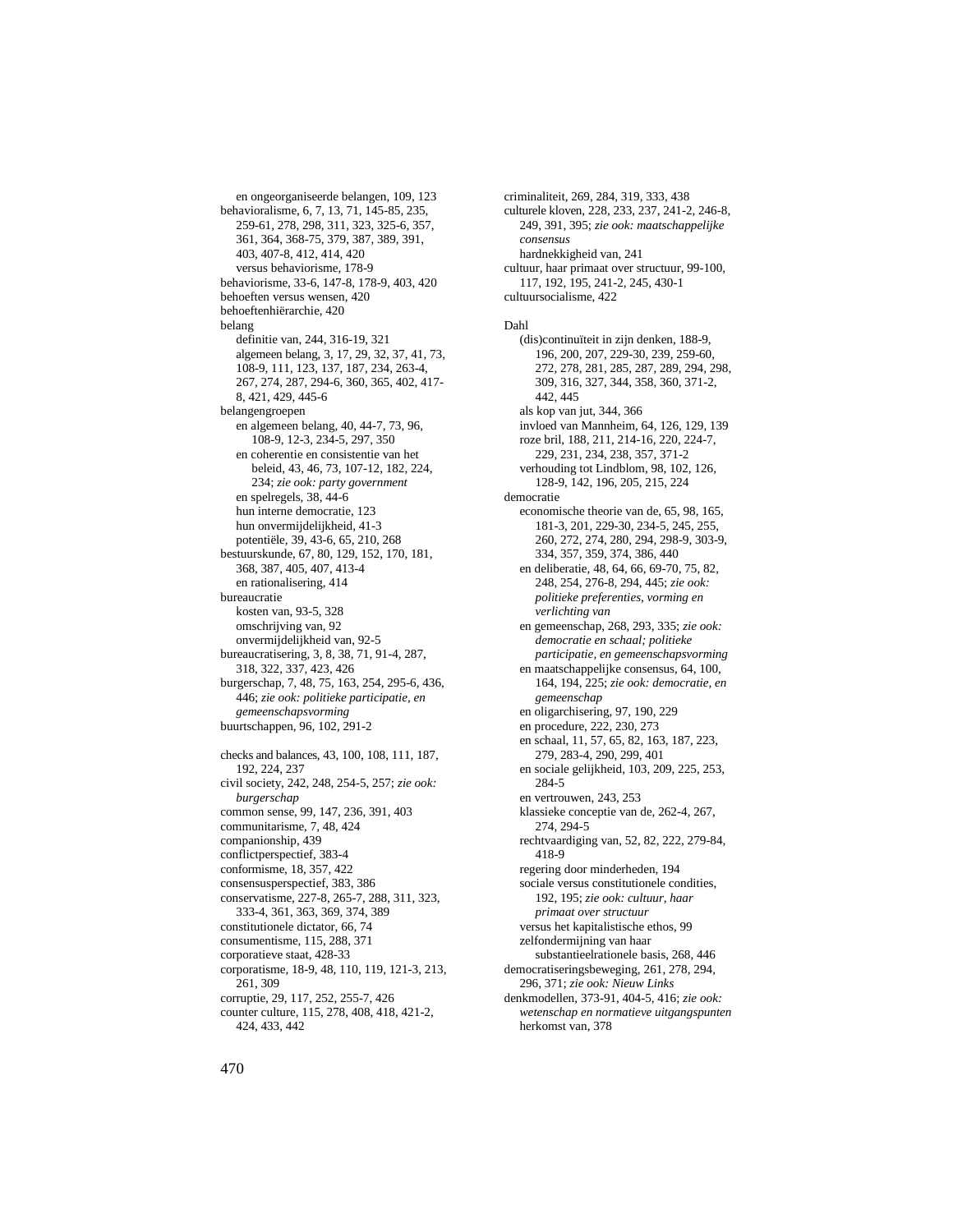deregulering, 4, 347 differentiëring, 2, 3, 6, 29, 41, 43, 61, 235, 295, 337, 432, 447 en individualisering, 292 dispersed inequalities, 214, 239, 329 Duitsland, 12-3, 16, 18, 29, 33, 78, 97, 110, 119, 199, 225, 243, 266, 272-2, 412

eenzaamheid, 279, 426, 437, 439 einde van de ideologie, politiek of geschiedenis, 1, 56, 79, 124-5, 133-5, 252, 266, 335, 363-4, 388, 395, 417, 440

electorale competentie, het bevorderen van, 53, 58, 67, 69-71, 76, 358-60, 445-6; *zie ook: politieke participatie, en gemeenschapsvorming, en persoonlijke ontplooiing*

electorale competitie, 54, 73, 98, 100, 210, 273, 309, 350-1, 365; *zie ook: democratie, economische theorie van de* nietszeggenheid als strategie, 193, 340

electorale incompetentie, 12, 28, 48-9, 51-3, 57-8, 61, 67-71, 102, 168, 187, 219, 228, 230-1, 273, 291, 332-3, 446

electorale meerderheid apathische meerderheden versus gepassioneerde minderheden, 186, 192; *zie ook: tirannie van de meerderheid*

tegenwerking in de VS, 108, 187, 188 elitisme, 74, 136, 139, 268-70, 288, 302-3, 306-7, 311-12, 369

elitisten (versus pluralisten), 7, 8, 86, 204-6, 285, 315, 317

emancipatiedilemma, 69, 70, 73, 75, 120, 285, 315, 357-8, 360, 391, 419, 439, 441- 2, 447

omschrijving van, 75, 357 Engeland, 15-8, 20, 36, 40, 46, 56, 72, 97, 140, 181-2, 243, 296, 355, 412

essentially contested concepts, 152, 161, 197, 316, 387

ethisch pluralisme, 23-4, 190, 281, 375, 444- 5

Europese Unie, 278, 291, 402 evenwichtstheorie, 34, 39, 45, 157-9, 208, 219, 224, 266, 363, 374, 385-6, 388-9; *zie* 

*ook: functionalisme* experimentisme, 53, 55, 69

experts, hun beperkte expertise, 67-8

falsificatiebeginsel, 150, 162, 205, 207 fascisme, 32, 52, 153, 156, 431 Federalist Papers, 186 fenomenologie, 366-7, 370 Frankrijk, 17-8, 40, 97, 230, 412 functionalisme, 34, 56, 58, 130, 157, 260, 266, 312, 374, 386, 389, 417; *zie ook: evenwichtstheorie*

geluk, het meten van, 434 georganiseerde eenzijdigheid, 317 Gesinnungsethik, 413 gesloten hegemonieën, 236-7 groepstheorie, 36 *e.v*., 303, 305 Groot-Brittannië, 16-7, 109, 112, 238, 291 hedonistische tredmolen, 438, 441 heersende klasse, 115, 190, 205-6, 253, 315, 328, 335-40, 343, 346 hypothetisch-deductieve theorie, 397 ideologie de Amerikaanse, 21-2, 227-9, 357; *zie ook: American creed* eisen aan het concept, 334 heersende ideologie, 206, 286, 341 ideologie van de winnaars, 355-7, 384; *zie ook: schuld, geloof in eigen* impairment, 205, 330, 355, 384, 401, 427, 441 omschrijving van, 384 incrementalisme, 5, 8, 10, 67, 83-6, 127, 134, 139, 142, 149-50, 259, 293 omschrijving van, 84 India, 237, 242, 244, 247, 321 individualisering, 2-4, 6, 29, 43, 126, 235, 295-6, 318, 332, 347, 432, 436 indoctrinatie, 50, 99, 115, 206, 217, 225, 243, 285, 340, 355-7, 366, 382, 384, 420 industrialisatie, 29, 96, 154, 238-9, 241, 291, 278, 427 inkomensgelijkheid, 102-6, 113-4, 285, 348, 393; *zie ook: sociale ongelijkheid* bezwaren tegen, 105-6 innerlijke immigratie, 251, 258 innovatie, 87, 118-19 intelligentsia, 245, 373, 429 interdisciplinariteit, 129, 133, 179, 425 interest-group liberalism, 122 internetdemocratie, 7, 261, 295, 297-301, 350 interpretatieve methode, 366, 370, 375, 396- 404 Irak, 63, 65, 74, 246, 248 Italië, 97, 117, 225, 243-4, 266, 272 Joegoslavië, 206, 241, 246, 248, 276, 288, 291 jury-adviesraden, 290, 298 kennissociologie, 129, 150, 371 *e.v*. 'key decisions', 206, 214, 317, 345 kiezersonderzoek, 55, 170, 217, 230-1, 261, 272, 303, 407 en wetenschappelijke vooruitgang, 56, 171

kloof tussen politiek en burger, 1, 47, 289, 333; *zie ook: politieke apathie*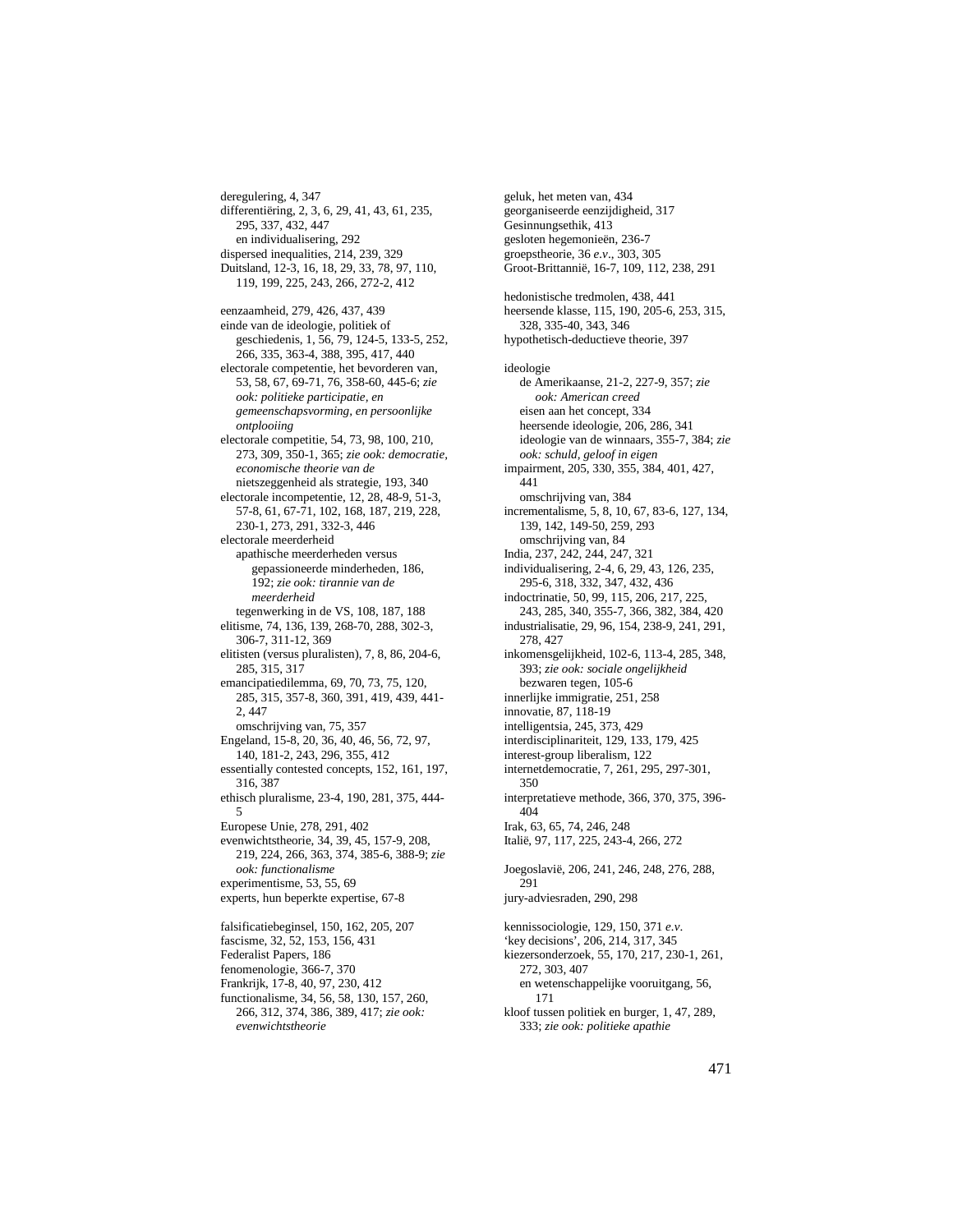kritische wetenschap, 367-9 klinische depressies, 433-4

liberalisme, 12, 21, 23-4, 29, 53, 55, 82, 124, 126, 134, 142, 227, 244, 333-4, 422 leiderschap, 42, 63, 107, 138, 209, 211-12, 270, 298, 389; *zie ook: politieke leiders* logisch positivisme, 174, 381, 397, 409 lobbyisten, 30, 36, 41, 46, 66, 299, 339, 352- 5; *zie ook: belangengroepen* logische kloof tussen feiten en waarden, 51, 141, 175, 180, 190, 200, 263, 265, 274, 321, 367, 410 maakbaarheid van de samenleving, 21, 79, 378 maatschappelijk middenveld, erosie van het, 101 maatschappelijk onbehagen, 1-4, 114, 258, 268-9, 319, 329, 331, 333-4, 384, 404, 420, 422-3, 429, 434-5, 440 maatschappelijke consensus, 58, 66, 100, 111, 125, 129-30, 163, 221, 224-9, 233, 236, 241, 268, 315, 357, 372, 383, 385, 392, 422 en sociale gelijkheid, 225 versus pluralisme, 357 Machiavellistisch syndroom, 436 macht definitie van, 86-7, 115, 206, 315-18, 357- 8 het onderzoeken van, 115, 159, 204-7, 209, 211, 336-8, 343-4, 386, 388 potentieel versus effectief, 205, 214, 316, 321, 326-7, 329, 338, 374, 388 machtenscheiding; zie: checks and balances machtselite; zie: heersende klasse machtsevenwicht, en inertie en desintegratie, 224; *zie ook: evenwichtstheorie* marktliberalisme, 15-6, 249, 252, 255, 297, 355, 440 marktsocialisme, 11-2, 77, 89-90, 203, 238, 276, 286-8 marxisme, 31, 241, 335-6, 338, 345, 366, 443 massa, angst voor de, 12, 48-56, 187, 266, 278 haar anti-democratische gezindheid, 47- 51, 127, 163, 217, 271, 273 massamedia, 45, 76, 107, 215-16, 241, 249, 297, 299, 319, 340, 355, 358, 371 hun geheugen, 105 materialisme versus postmaterialisme, 437-8 mechanistisch maatschappijmodel, 33, 378, 383 meerderheidsbeginsel, 82, 187-90, 223, 281; *zie ook: politieke preferenties, gepassioneerde* meerpartijenstelsel, 181-2, 247, 249

zijn onduidelijkheid voor de kiezer, 230

mensbeeld, 50, 53, 148, 200, 297, 376, 381, 404-5, 431 mens- versus natuurwetenschappen, 153, 170, 174, 394; *zie ook: politieke wetenschap, naar natuurwetenschappelijk model* methodologisch individualisme, 33, 40, 260, 280, 357, 373; *zie ook: abstracte conceptie van het individu* modernisering, 5, 8, 35, 48, 141, 183, 258- 60, 295, 318, 341, 346, 377, 391, 402, 418, 435, 438, 441 en economische theorie van de democratie, 183, 442 en politieke machteloosheid, 1-3, 134-5, 258, 423, 426, 432, 445-7 omschrijving van, 2-3 multiculturalisme, 32, 163, 241, 254, 279; *zie ook: culturele kloven* en politieke stabiliteit, 221 naturalistisch wereldbeeld, 359, 370, 375-6, 383, 419, 443 naturalistische conceptie van politiek, 416-7, 433, 442; *zie ook: democratie, economische theorie van de* natuurrechten, 120, 187-8, 192, 197, 199 Nederland, 15, 18, 21, 72, 74, 95, 105-6, 110, 115, 122, 125, 140, 164, 182, 204, 210, 213, 215, 219, 230, 242-3, 247, 278, 296, 299, 301, 319, 328, 331, 368, 387, 392, 413, 434 neoliberalisme, 15, 252, 355; *zie ook: marktliberalisme* neopopulisme, 293-6, 334 neutraliteitsbeginsel, 126, 142, 279 New Deal, 10, 12-4, 20, 48, 77, 97 New Democracies Barometer, 254 Nieuw Links, 278, 261, 295-7, 422 onderscheid met de tegencultuur, 422 nieuw bewustzijn, 428, 430-3, 441 nomologische verklaring, 396 non-decisionmaking, 298, 317, 323, 329 noumenalistisch wereldbeeld, 375-7, 383, 444 oligarchie, 65, 209, 214, 341 ijzeren wet van de, 97, 229 ondernemingen illegitimiteit van de macht van grote, 89- 91, 120-1, 286-8 nationalisatie van, 15-20, 89-90, 119, 287 onderwijsongelijkheid, 103, 349, 373 ongeorganiseerde belangen, 42-4, 109, 111, 123, 298, 322; *zie ook: belangengroepen, potentiële* organistisch denkmodel, 378, 383, 385 overlappende groepslidmaatschappen, 43-5, 48, 101, 192, 227-8, 233, 336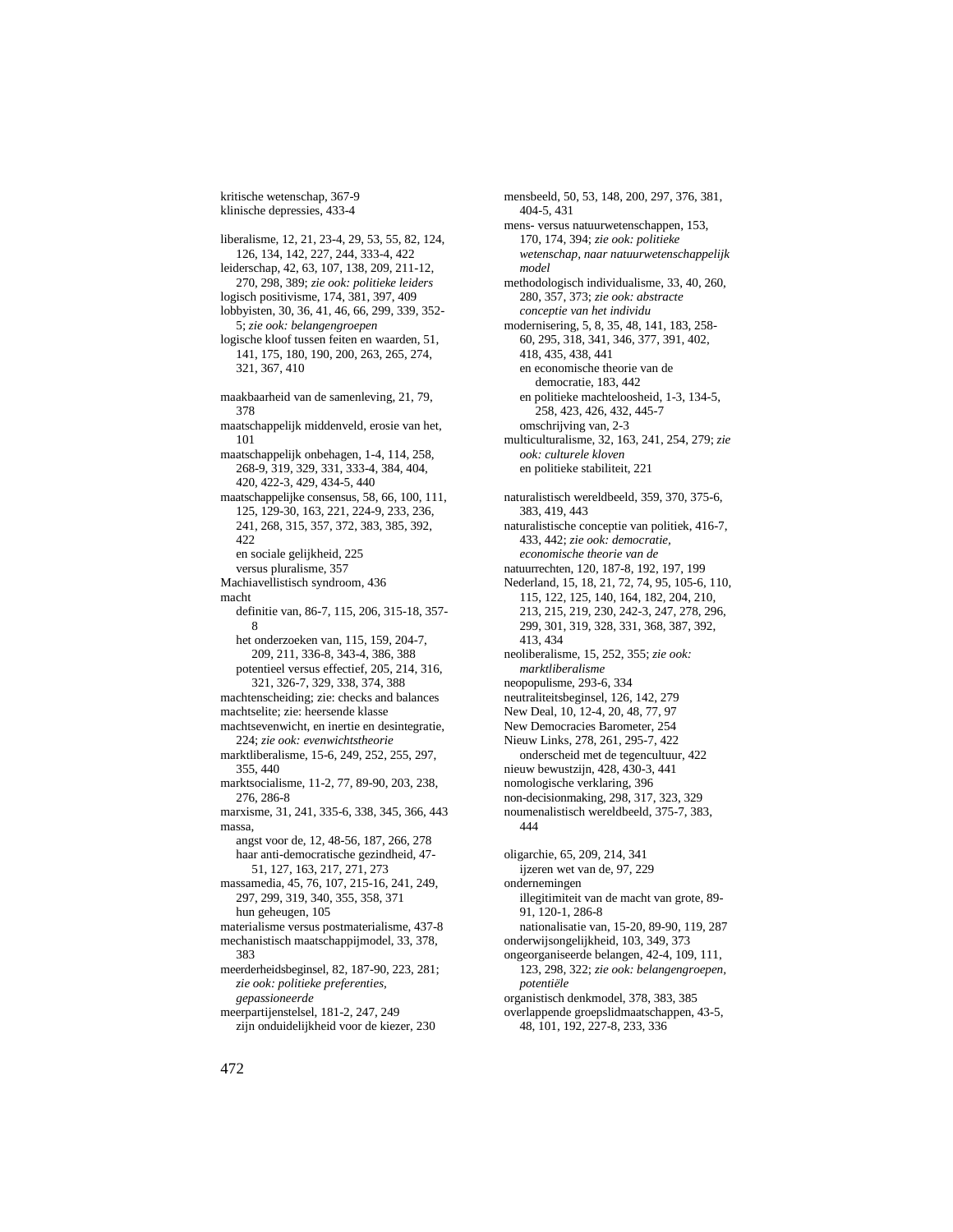Paarse coalitie, 210, 319, 434 pacificatiedemocratie, 18 *party government*, 71-3, 96, 98, 110-1, 229, 134, 138, 201, 235, 359, 446 Perestroika movement, 370 piecemeal social engineering, 10, 84, 133, 151 planning van persoonlijkheden, 125-8, 142 pluralisme herkomst van de term, 30 in plaats van meerderheidsbeslissingen, 223-4 zijn conservatisme, 266, 361-71; *zie ook: politieke wetenschap, haar conservatisme* politie, 113, 118, 251, 254, 257 kwantificering van haar prestaties, 118 politiek definitie van, 81, 159-60, 221, 255, 256, 295, 387, 419, 442 het wezenlijke probleem van de, 54, 81, 97, 190, 199, 221, 295 kleine versus Grote politiek, 134-5, 417, 421, 445; *zie ook: modernisering en politieke machteloosheid* politiek cynisme, 1, 211, 243, 247, 258, 329, 253 politiek systeem, de idee van, 159, 385-6 politieke apathie, 56, 103, 130, 167-8, 192, 195, 251, 266, 268-9, 271, 281, 292, 331- 2, 364, 389, 435-6 voordelen van, 59, 130, 167, 215, 218, 243, 265, 269 politieke cultuur, 21-3, 35, 211, 218, 240, 250, 269, 330, 345, 358, 391 politieke filosofie haar (onvervulde) functies en hedendaagse irrelevantie, 57, 155-6, 161, 172, 180, 305, 409, 415, 440 haar verhouding tot de politieke wetenschap, 57, 156, 172, 175, 180, 200, 370, 407, 409 politieke gelijkheid, 82, 97, 102, 104, 123, 130, 138-9, 188-91, 203, 209, 222, 239, 273, 278, 281, 285, 290, 294, 337, 365, 371 politieke hulpbronnen, 7, 200, 209, 214-18, 222, 238-9, 247, 329, 360, 386, 393, 443 soorten van, 214 politieke insluiting, 236, 281, 392; *zie ook: democratie en schaal* politieke leiders, 19, 55, 72, 99, 100, 103, 109-10, 115, 135, 138, 209, 212-14, 236, 268-9, 303-4, 310, 329, 343; *zie ook: leiderschap*

politieke machteloosheid, 1-3, 134-5, 258, 329, 423, 426, 432-3, 445-7

politieke participatie, 43, 49, 51, 76, 102-3, 136, 138-9, 167, 171, 201, 209, 210, 220, 259-313, 331, 360, 365, 372, 404, 406, 421, 435-6, 443-6; *zie ook: politieke apathie* de persoonlijke kosten verbonden aan, 276, 280, 289 en gemeenschapsvorming, 63, 69, 248, 255, 264, 267, 275, 293, 360, 443-6; *zie ook: politieke preferenties, vorming en verlichting van* en persoonlijke ontplooiing, 248, 263-4, 267, 275; *zie ook: politieke preferenties, vorming en verlichting van* en politieke instabiliteit, 48-53, 59, 68, 271, 273; *zie ook: electorale incompetentie; massa, haar antidemocratische gezindheid* politieke partij haar afnemende belang, 297 haar functies, 66, 73, 229, 330; *zie ook: party government* haar onvermijdelijkheid, 283 haar zwakte in de VS, 42, 47, 54, 65-6, 73, 330, 340 politieke preferenties bestaande als onbetwistbaar uitgangspunt, 75, 235, 245, 294, 318, 320-1, 374, 439; *zie ook: democratie, economische theorie van de; emancipatiedilemma* en generaties, 245 interpretatie van electorale, 65, 193 manipulatie van, 70, 115, 340; *zie ook: indoctrinatie* mate van gepassioneerdheid, 186, 189, 192, 195, 279 verdeling van, 181, 234 vorming van, 244-5, 285, 320, 335, 358- 60, 402; *zie ook: politieke participatie, en gemeenschapsvorming, en persoonlijke ontplooiing* politieke responsiviteit, 23, 55, 61-7, 72-3, 98, 108, 136, 138, 194, 229, 235, 268, 274, 332, 339, 360, 443-4; *zie ook: electorale competitie* politieke stabiliteit, 12, 44-5, 48-54, 58-9, 61, 68, 104, 163-4, 192, 217-8, 222, 225, 237- 9, 241, 243, 267-73, 341, 364, 372, 392-3 en maatschappelijke consensus, 100, 107, 130, 163, 221, 268 politiek stratum, 210, 217-18, 392 politieke verandering, 160, 173, 360 politieke wetenschap beperkte kennis van de eigen discipline, 4, 35, 174, 206, 310-13, 368; *zie ook: Schumpeter* en feitenmanie, 152, 159, 173, 363, 370, 388, 434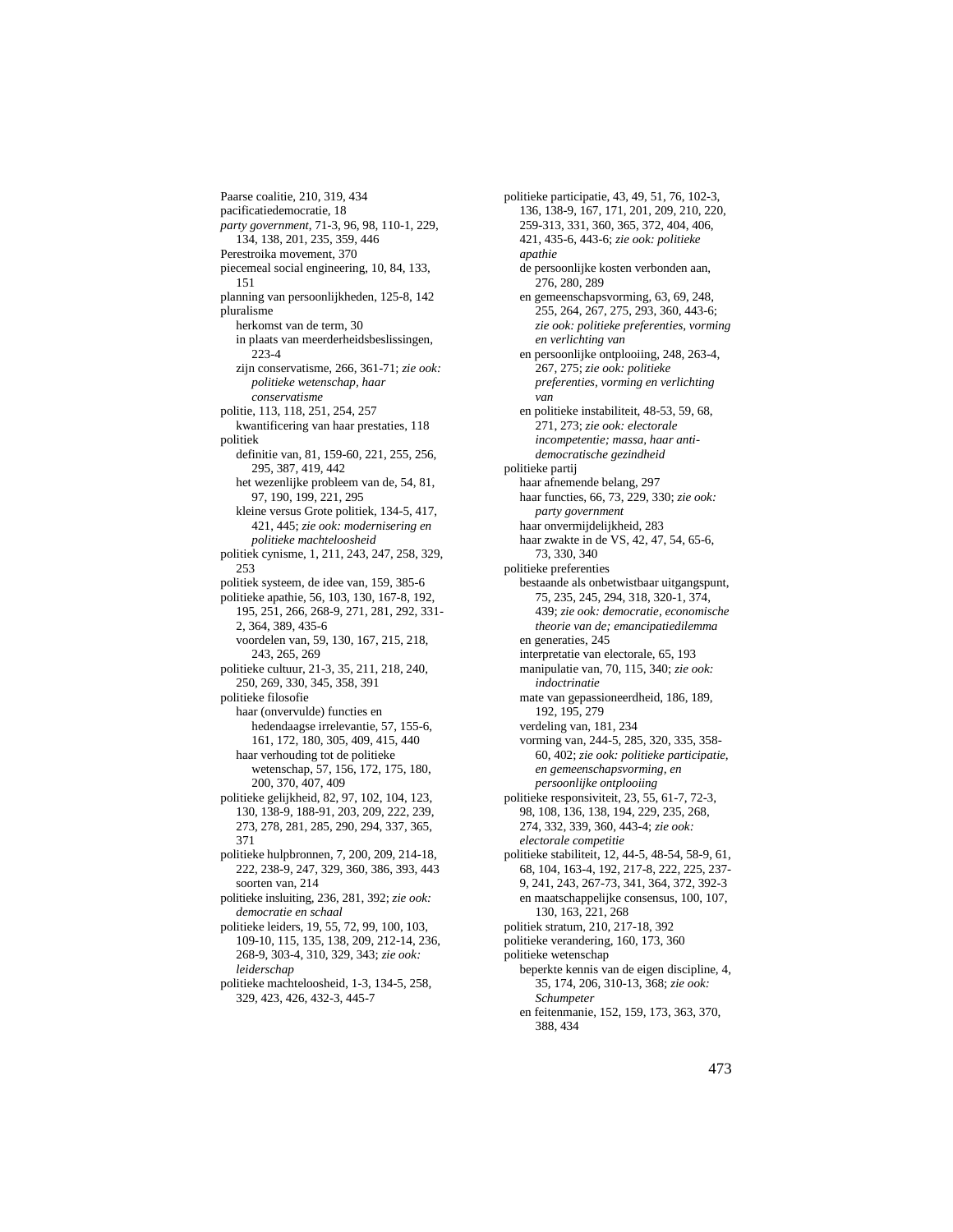en normatieve uitgangspunten, 150, 154- 6, 162, 179-81, 199-200, 323, 260-1, 318, 321, 323-4, 338, 344-5, 361, 369, 371, 379-80, 388, 403, 408-10, 445 haar Amerikaanse karakter, 4, 366, 368 haar conservatisme, 130, 151, 156, 361-5, 369, 372-3, 389, 420 haar maatschappelijke (ir)relevantie, 23, 69, 71, 148, 173, 318, 320, 323, 362-3, 370, 418, 421, 441 haar verhouding tot de politieke filosofie, 57, 155-7, 172, 175, 179-80, 200, 370, 385, 388, 406-7, 409 kwantificatie van variabelen, 147, 158-9, 170, 181, 386 naar natuurwetenschappelijk model, 35, 175, 395-6, 408; *zie ook: wetenschappelijke vooruitgang* opbouw van onderop, 151-2, 161, 175-6 versus positieve politieke vrijheid, 395 polyarchie bestaansvoorwaarden van, 58, 99-104, 129, 192-3, 216-9, 224-5, 236-44, 266- 7, 391-3; *zie ook: politieke stabiliteit* criteria van, 63, 98, 191, 235-6 herkomst van de term, 98 positivisme, 27, 32, 52, 260, 367-8, 395, 409 postmodernisme, 52, 292, 405, 413, 437 Praagse Lente, 250-1, 321 pragmatisme, 12, 21, 24-8, 31-3, 37, 53-4, 67, 69, 84-5, 129, 133-4, 141, 148, 155, 172, 375, 409 prijssysteem, 86-92, 95-6, 106, 112-4, 118-9, 121-5, 131; *zie ook: vrije markt* primaat van de politiek, 95-6, 109-11, 123, 196; *zie ook: party government* primaire doelen, 80, 125-7 Principia Media, 399 privatisering, 4, 95, 114-17, 249, 253, 347 propaganda, 20, 36, 46, 103, 115, 121, 206, 215, 381; *zie ook: indoctrinatie* beperkte effectiviteit van, 206, 215 pseudopolitiek, 81-2, 417, 419-21, 442-3 quasi autonomous non-gouvernemental organisations, 95 quasi-causale verklaringen, 404 rationaliteit functionele rationaliteit, 2, 6, 8, 15, 81-2, 134, 166-7, 180, 183, 258, 260, 268, 295, 347, 402, 404, 408, 413-18, 420, 423, 433, 441, 443 onmeetbaarheid van, 229 substantiële rationaliteit, 2, 6, 8, 134, 141, 295, 297, 298, 402, 407-8, 413, 415-17,

rationelekeuzetheorie, 135, 166-7, 260, 181- 2, 198, 274, 281, 370, 396, 404-5, 416-7 rationalisering, 2, 3, 106, 118, 304, 318, 348, 414-17, 432 en kwantitatief onderzoek, 415 en bureaucratisering, 93 referendum, 23, 215, 249, 261, 282-4, 297- 301, 309; *zie ook: internetdemocratie* revoluties, 321, 399-400, 424 schaal, zie: democratie schuld, geloof in eigen, 48, 104, 239-40, 332, 341, 356 Schumpeter, zijn invloed op de democratietheorie, 135- 9, 158, 166, 189, 273, 301-13 zijn invloed op het pluralisme, 52, 74, 135-9, 194, 273, 293, 301-13, 327 self-denying prophecy, 154, 399 self-fulfilling prophecy, 154, 390 sociaal pluralisme, 28, 32, 49, 100-1, 107, 139, 158, 234, 238, 357, 393 sociaaldemocratie, 17, 19, 126, 139, 185, 252, 259, 297, 347, 356, 374, 422, 441 sociale bewegingen, 262, 268-9, 273 sociale cohesie, 48, 70, 96, 101-2, 163-4, 254, 434 de kosten van, 439 sociale ongelijkheid, 45, 49, 82, 103-6, 124, 165, 213-5, 225, 237-8, 240, 252, 284-5, 293, 309, 336-8, 348, 356, 365, 372, 391, 393-5, 426; *zie ook: inkomensgelijkheid* als gevolg van modernisering en terugtredende overheid, 106 geloof in de rechtvaardigheid hiervan, zie: schuld, geloof in eigen non-cumulatieve, 214, 239, 329 toeneming in de VS, 348-9 sociale technieken, 69, 79, 80, 83, 91, 97, 106, 112, 117-8, 124-7, 129, 134, 142-3 sociale versus socialistische wetenschappen, 179 sociale vernieuwing, 95-7, 292 socialisme, 11, 17, 19, 77, 79, 89-90, 124, 134, 286-7, 337 het ontbreken van een Amerikaanse socialistische partij, 232-3 Sovjet-Unie, 97, 197, 236-8, 250, 272, 291 sozial freischwebende Intelligenz, 135, 373, 440 staatsdenken, 11, 29-30, 33, 40, 60, 152 steden, sociale en politieke problemen van grote, 70-1, 76, 96-7, 101-2, 291-3, 358, 363 structuralisten, 345-6 Supreme Court, 13, 14, 34, 192, 340 synoptisch beleid, 414 synthetische theorie, 152

419-21, 427, 442-3

108-12, 224, 229-30

van de besluitvorming, 53, 68, 71-3, 83,